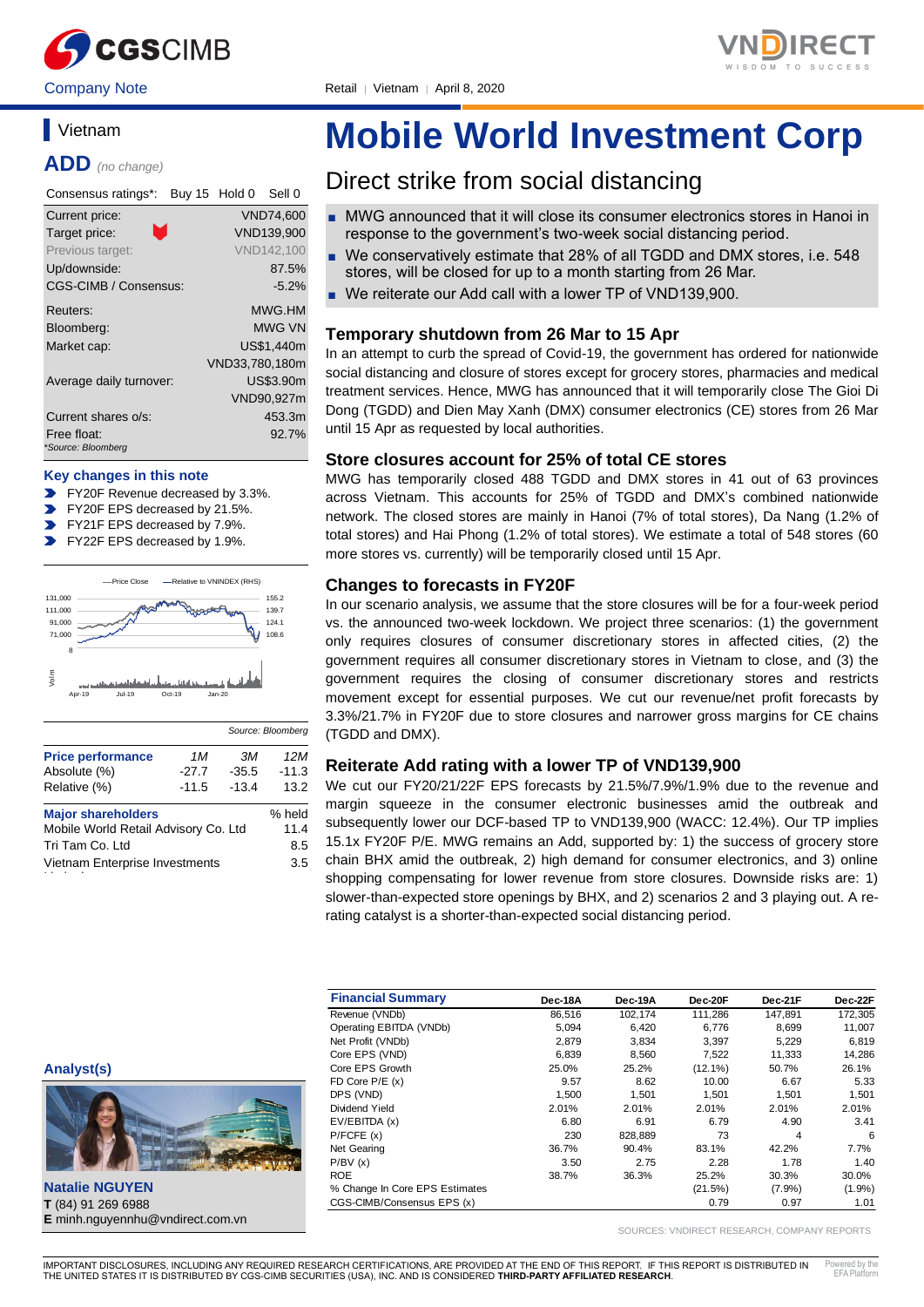



# Direct strike from social distancing

# **Scenario analysis for MWG under Covid-19**

We examine MWG under three possible store closure scenarios depending on the spread of Covid-19 in Vietnam. For all scenarios, we conservatively assume that the store closure period would be over four weeks (vs. the current social distancing period of two weeks).

Vietnam is currently facing scenario (1), with nationwide social distancing required by the government. We would elaborate on the other scenarios in the event the outbreak becomes more complicated.

**Scenario 1 – our base case: The government only requires closure of consumer discretionary stores in affected cities.** We estimate MWG would close all 548 TGDD and DMX physical stores across Vietnam and turn to online sales. In other cities, there would be a limit on the number of customers in a store at any given time. MWG customers can call any TGDD and DMX store to arrange for home delivery.

| Figure 1: Adjustments to MWG's sales under the base case (Scenario 1) |                     |            |         |                                                                                                                                                       |  |  |  |  |  |  |
|-----------------------------------------------------------------------|---------------------|------------|---------|-------------------------------------------------------------------------------------------------------------------------------------------------------|--|--|--|--|--|--|
| Scenario 1 (Base case)                                                | <b>TGDD and DMX</b> | <b>BHX</b> | Total   | <b>Comments</b>                                                                                                                                       |  |  |  |  |  |  |
| Store closure (stores)                                                | 548                 | 0          | 548     | MWG temporarily closes all TGDD<br>and DMX stores in the five major cities                                                                            |  |  |  |  |  |  |
| Changes in revenue (VNDbn)                                            | $-3.758$            | $\Omega$   | -3.758  | * The reduction in revenue was made<br>as 1) we omitted 67% of one-month<br>revenue of the closed TGDD and DMX<br>stores (as 1/3 the revenue would be |  |  |  |  |  |  |
| Estimated FY20F revenue<br>(VNDbn)                                    | 84.953              | 26,333     | 111,286 | secured by the online sales) and 2)<br>average revenue per TGDD/DMX store<br>on normal operation would decline by<br>53%/44% vs. old forecast         |  |  |  |  |  |  |
|                                                                       |                     |            |         |                                                                                                                                                       |  |  |  |  |  |  |

SOURCES: VNDIRECT RESEARCH, COMPANY REPORTS

**Figure 2: A temporarily closed DMX store with a banner displaying the website and phone number for online orders**



**Scenario 2: The government requires all consumer discretionary stores in Vietnam to close.** Under this scenario, MWG would close all 2,023 TGDD and DMX stores and continue selling online. As per management, MWG is preparing to launch a "shopping on behalf of the customers" service which allows 1) TGDD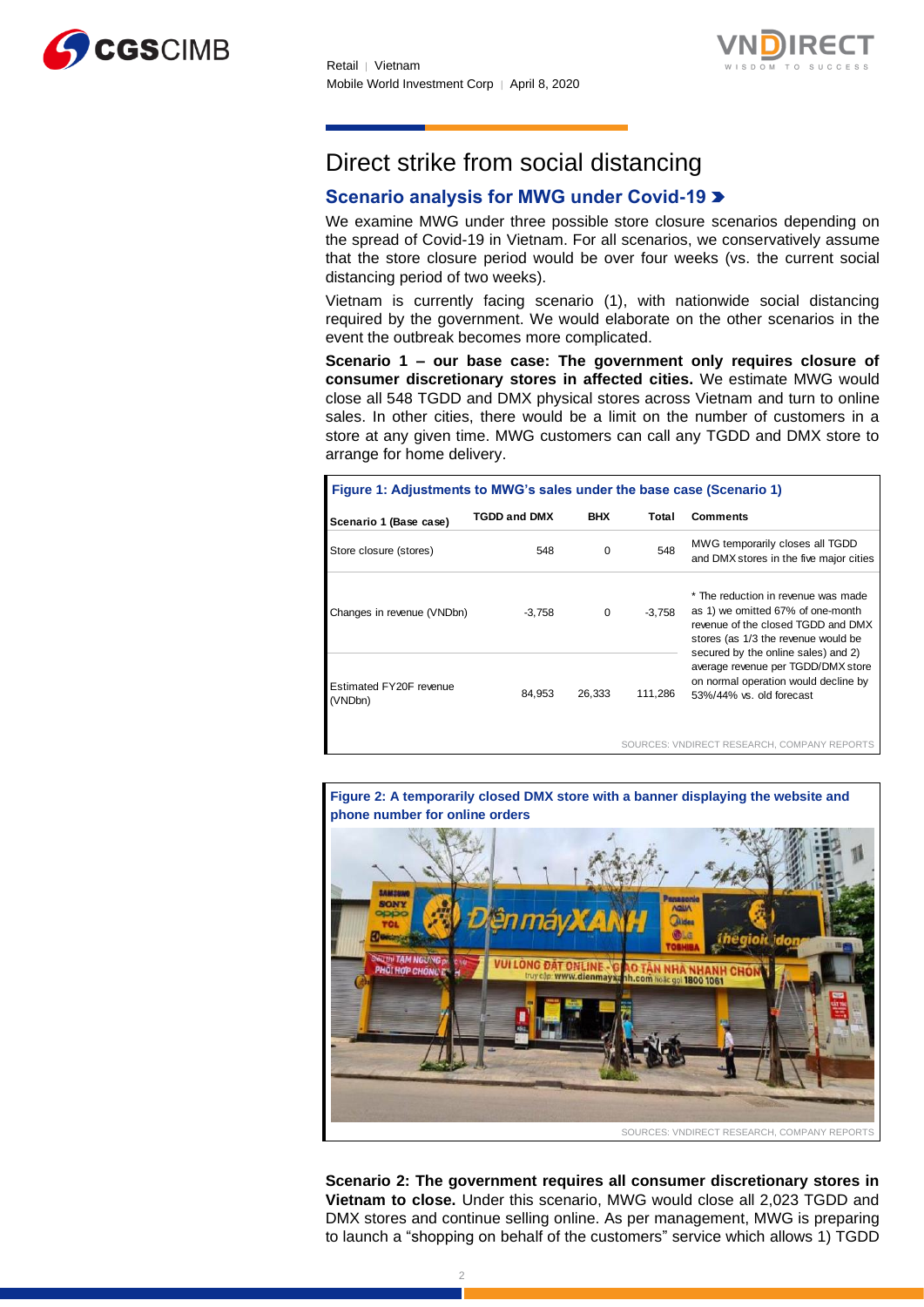



and DMX staff to receive and process delivery requests from BHX stores and 2) staff to receive VND30,000/delivery.

| Figure 3: Adjustments to MWG's sales under scenario 2 |                     |                   |        |                                                                                                                                                                            |  |  |  |  |  |  |
|-------------------------------------------------------|---------------------|-------------------|--------|----------------------------------------------------------------------------------------------------------------------------------------------------------------------------|--|--|--|--|--|--|
| Scenario 2                                            | <b>TGDD and DMX</b> | <b>BHX</b>        | Total  | <b>Comments</b>                                                                                                                                                            |  |  |  |  |  |  |
| Store closure (stores)                                | 2,023               | $\Omega$          | 2,023  | MWG temporarily closes all TGDD<br>and DMX stores in the country                                                                                                           |  |  |  |  |  |  |
| Changes in revenue (VNDbn)                            | $-6,156$            | 584               | -5,572 | * The reduction in TGDD and DMX<br>revenue was made as we omitted<br>80% of one-month revenue of the<br>closed TGDD and DMX stores (as<br>20% the revenue would be secured |  |  |  |  |  |  |
| Estimated FY20F revenue<br>(VNDbn)                    | 82.555              | 109.472<br>26.917 |        | by the online sales)<br>* The increase in BHX revenue was<br>driven by the improved revenue per<br>store of BHX (+33% vs. old<br>forecast)                                 |  |  |  |  |  |  |
|                                                       |                     |                   |        | SOURCES: VNDIRECT RESEARCH, COMPANY REPORTS                                                                                                                                |  |  |  |  |  |  |

**Scenario 3: The government requires the closure of consumer discretionary stores and restricts movement except for essential purposes.**  All 2,023 TGDD and DMX stores would be closed and online channels for the two chains would also be suspended. Call centres and the website would be available to serve customers who pre-order products as soon as the movement restriction order is lifted. As it is a grocery store chain, BHX can continue to operate while TGDD and DMX would share their resources including staff, distribution centres (DC) and transportation vehicles to support BHX. MWG would also emphasise BHX's online channel with "shopping on behalf of the customers" services.

| Figure 4: Adjustments to MWG's sales under scenario 3 |                     |            |          |                                                                                                                                                         |  |  |  |  |  |  |
|-------------------------------------------------------|---------------------|------------|----------|---------------------------------------------------------------------------------------------------------------------------------------------------------|--|--|--|--|--|--|
| Scenario 3                                            | <b>TGDD and DMX</b> | <b>BHX</b> | Total    | <b>Comments</b>                                                                                                                                         |  |  |  |  |  |  |
| Store closure (stores)                                | 2.023               | $\Omega$   | 2.023    | MWG temporarily closes all TGDD<br>and DMX stores in the country                                                                                        |  |  |  |  |  |  |
| Changes in revenue<br>(VNDbn)                         | -7.460              | 1.168      | $-6,292$ | * The reduction in TGDD and DMX<br>revenue was made as we omitted<br>100% of one-month revenue of the<br>closed TGDD and DMX stores (as                 |  |  |  |  |  |  |
| Estimated FY20F revenue<br>(VNDbn)                    | 81.251              | 27.501     | 108.752  | online chanel would also be put off)<br>* The increase in BHX revenue was<br>driven by the improved revenue per<br>store of BHX (+67% vs. old forecast) |  |  |  |  |  |  |
|                                                       |                     |            |          |                                                                                                                                                         |  |  |  |  |  |  |

SOURCES: VNDIRECT RESEARCH, COMPANY REPORTS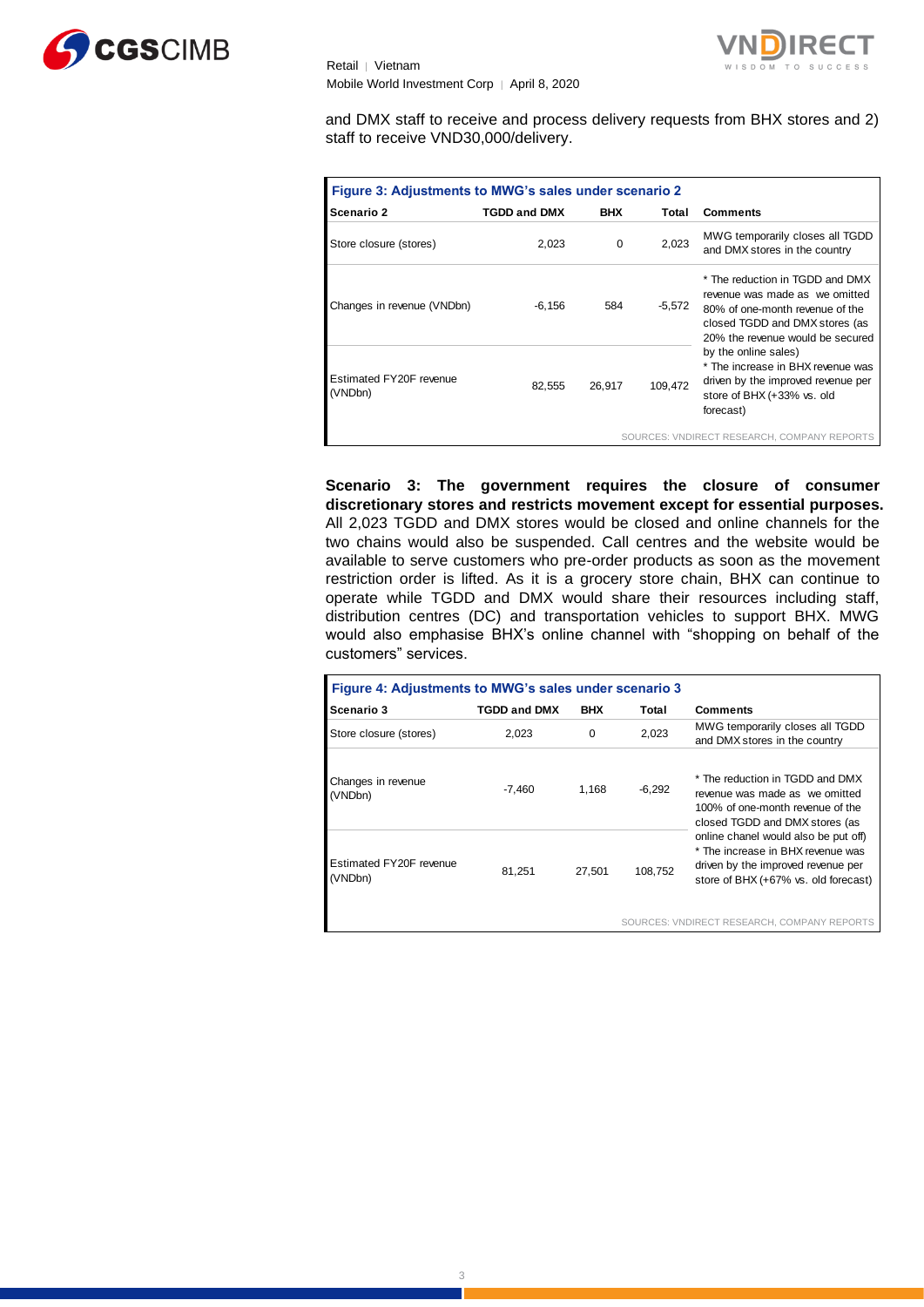

**Figure 5: BHX staff to shop for groceries based on customer orders sent via online platforms**



## **Earnings revision**

We revise our FY20F projections according to the base case (Scenario 1) as mentioned above.

|                                    |        |                 |              |        | mentioned above. |              |        |                 |              |                                                                                                                                                 |
|------------------------------------|--------|-----------------|--------------|--------|------------------|--------------|--------|-----------------|--------------|-------------------------------------------------------------------------------------------------------------------------------------------------|
| <b>Figure 6: Earnings revision</b> |        |                 |              |        |                  |              |        |                 |              |                                                                                                                                                 |
|                                    |        | 2020F           |              |        | 2021F            |              |        | 2022F           |              | Comments                                                                                                                                        |
|                                    | Old    | <b>New</b>      | $% \Delta$   | Old    | <b>New</b>       | $% \Delta$   | Old    | <b>New</b>      | $% \Delta$   |                                                                                                                                                 |
| Net revenue                        |        | 115,044 111,286 | $-3.3%$      |        | 147,891 147,891  | 0.0%         |        | 172,305 172,305 | 0.0%         |                                                                                                                                                 |
| <b>TGDD</b>                        | 30,630 | 29,229          | $-4.6%$      | 30,902 | 30,902           | 0.0%         | 31,294 | 31,294          | 0.0%         | FY20F: We have revised according to the base<br>case (case 1) with the omission of the revenue                                                  |
| <b>DMX</b>                         | 58,081 | 55,724          | $-4.1%$      | 74,115 | 74,115           | 0.0%         | 82,976 | 82,976          | $0.0\%$      | from TGDD and DMX temporarily closed stores<br>and declining average revenue per TGDD/DMX<br>store on operation                                 |
| <b>BHX</b>                         | 26,333 | 26,333          | 0.0%         | 42,874 | 42,874           | 0.0%         | 58,035 | 58,035          | 0.0%         |                                                                                                                                                 |
| Net revenue growth                 | 12.6%  | 8.9%            |              | 28.6%  | 32.9%            |              | 16.5%  | 16.5%           |              |                                                                                                                                                 |
| Gross profit                       | 22,145 | 20,420          | $-7.8%$      | 29,175 | 28,755           | $-1.4%$      | 34,479 | 34,479          | $0.0\%$      | FY20-21F: We revised downward our GPM of<br>TGDD/DMX segment by 1.2% pts/0.4% pts due                                                           |
| <b>Gross profit margin</b>         | 19.2%  | 18.3%           | $-0.9\%$ pts | 19.7%  | 19.4%            | $-0.3%$ pts  | 20.0%  | 20.0%           | $+0.0\%$ pts | to the necessary discount promotion and<br>marketing campagin to boost sales                                                                    |
| Selling expenses                   | 14,125 | 13,671          | $-3.2%$      | 18,757 | 18,757           | 0.0%         | 21,948 | 21,948          | 0.0%         | FY20F: We revised downward our SG&A costs<br>due to 1) cost cut form the closed-down TGDD                                                       |
| % of revenue:                      | 12.3%  | 12.3%           | $+0.0\%$ pts | 12.7%  | 12.7%            | $+0.0\%$ pts | 12.7%  | 12.7%           | $+0.0\%$ pts | and DMX stores with less staff working hours<br>and salary adjustment to the company's actual<br>performance, 2) lower rental rate during store |
| G&A expenses                       | 2,071  | 1,948           | $-5.9%$      | 2,810  | 2,810            | 0.0%         | 3,274  | 3,274           | $0.0\%$      | closing time (-50% vs. pre-closing time), 3)<br>scale down marketing and promotion activities                                                   |
| % of revenue:                      | 1.8%   | 1.8%            | $+0.0\%$ pts | 1.9%   | 1.9%             | $+0.0\%$ pts | 1.9%   | 1.9%            | $+0.0\%$ pts | and 4) reduce utilities expenses at stores and<br>head office                                                                                   |
| <b>Operating profit</b>            | 5,949  | 4,801           | $-19.3%$     | 7,608  | 7,188            | $-5.5%$      | 9,257  | 9,257           | 0.0%         |                                                                                                                                                 |
| <b>EBT</b>                         | 5,726  | 4.480           | $-21.8%$     | 7,517  | 6,896            | $-8.3%$      | 9,112  | 8,993           | $-1.3%$      |                                                                                                                                                 |
| Net profit                         | 4,342  | 3,400           | -21.7%       | 5,700  | 5,234            | $-8.2%$      | 6,909  | 6,826           | $-1.2%$      |                                                                                                                                                 |
| Net margin                         | 3.8%   | 3.1%            | $-0.7%$ pts  | 3.9%   | 3.5%             | $-0.4%$ pts  | 4.0%   | 4.0%            | $+0.0\%$ pts | .SOURCES: VNDIRECT RESEARCH, COMPANY REPORTS                                                                                                    |

 $\Delta$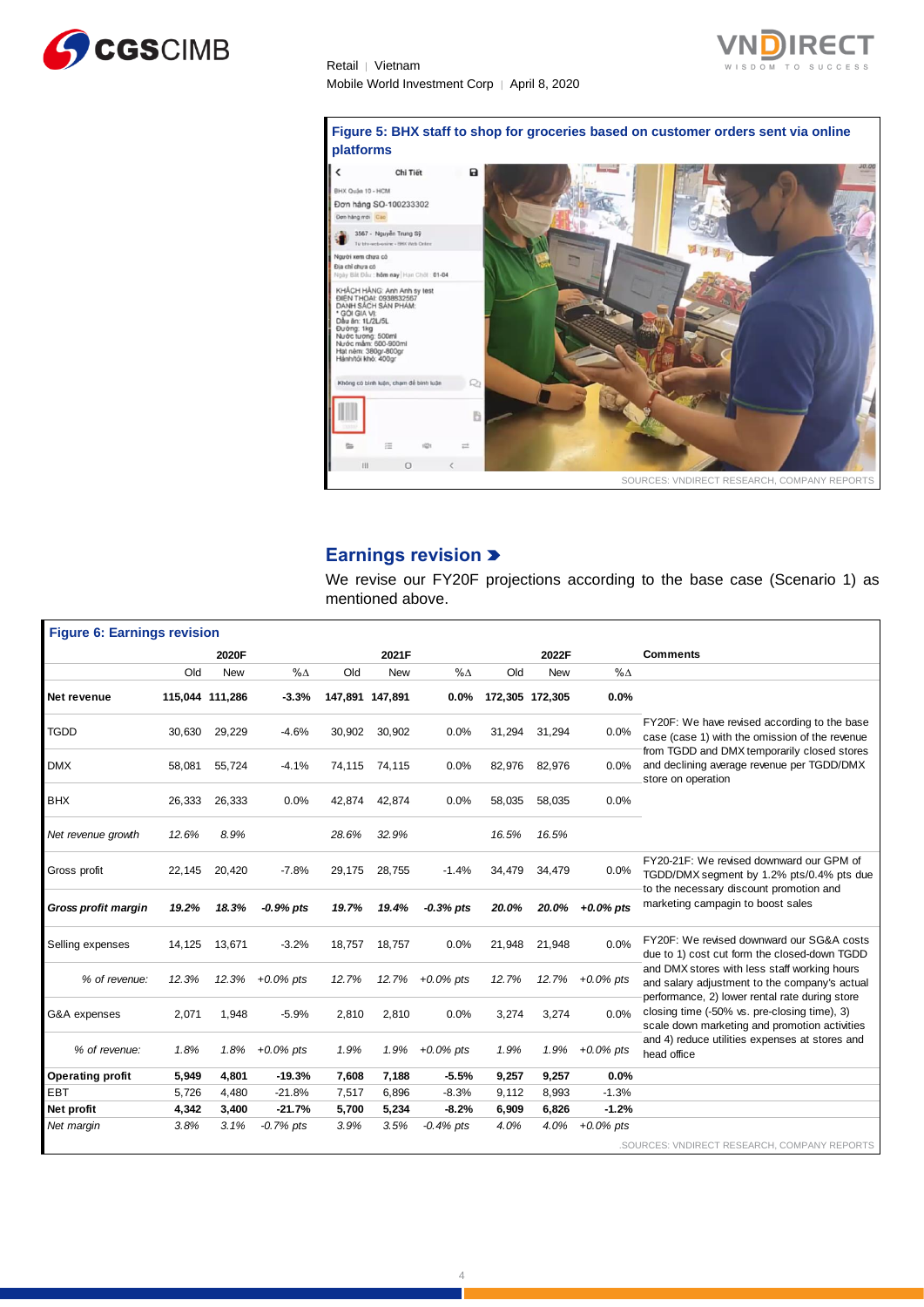



#### **Valuation**

We reiterate our Add call. We cut our FY20/21/22F EPS forecasts by 21.5%/7.9%/1.9% due to the temporary closure of selected TGDD/DMX stores and narrower gross profit margin. Our DCF-based TP is subsequently lowered to VND139,900. We apply the sum-of-parts method to MWG's two core businesses: consumer electronics (TGDD and DMX) and grocery retailing (BHX). In particular, we use a 10-year DCF for both businesses as we expect 1) the consumer electronics segment to return to its pre-outbreak revenue level in FY21F and resume its growth momentum and 2) the grocery segment to narrow the gap with TGDD and DMX starting from 2024F.

|                      | <b>Figure 7: Discounted Cash Flows - TGDD and DMX</b> |              |          |          |          |          |          |          |          |                          |          |  |  |
|----------------------|-------------------------------------------------------|--------------|----------|----------|----------|----------|----------|----------|----------|--------------------------|----------|--|--|
| (VNDbn)              | FY20F                                                 | <b>FY21F</b> | FY22F    | FY23F    | FY24F    | FY25F    | FY26F    | FY27F    | FY28F    | FY29F                    | FY30F    |  |  |
| <b>EBIT</b>          | 4,688                                                 | 6,446        | 7,343    | 7,204    | 7,112    | 7,588    | 7,816    | 8,067    | 8,353    | 8,666                    | 8,751    |  |  |
| Tax                  | $-1,054$                                              | $-1,488$     | $-1,717$ | $-1,709$ | $-1,696$ | $-1,817$ | $-1,872$ | $-1,936$ | $-2,337$ | $-2,431$                 | $-2,299$ |  |  |
| Depreciation         | 1,188                                                 | 321          | 395      | 446      | 390      | 394      | 200      | 190      | 160      | 121                      | 82       |  |  |
| Capex                | $-413$                                                | $-311$       | $-187$   | $-190$   | $-194$   | $-198$   | $-202$   | $-206$   | $-210$   | $-214$                   | $-223$   |  |  |
| Change in work cap   | $-2,878$                                              | 1,292        | 727      | 643      | 584      | 827      | 259      | 273      | 308      | 378                      | -475     |  |  |
| Free Cash Flows      | 1,531                                                 | 6,260        | 6,561    | 6,394    | 6,196    | 6,794    | 6,201    | 6,388    | 6,274    | 6,520                    | 5,836    |  |  |
| Present Value of FCF | 1,363                                                 | 4,945        | 4,593    | 4,028    | 3,470    | 3,397    | 2,728    | 2,491    | 2.196    | 2,021                    | .634     |  |  |
|                      |                                                       |              |          |          |          |          |          | SOURCES: |          | <b>VNDIRECT RESEARCH</b> | IMATES   |  |  |

For BHX, we maintain a WACC of 15% to reflect our conservative view on the risks in terms of profitability and expansion capabilities.

| <b>Figure 8: Discounted Cash Flows - BHX</b> |          |              |          |        |          |                    |          |          |                       |                           |          |  |
|----------------------------------------------|----------|--------------|----------|--------|----------|--------------------|----------|----------|-----------------------|---------------------------|----------|--|
| (VNDbn)                                      | FY20F    | <b>FY21F</b> | FY22F    | FY23F  | FY24F    | FY <sub>25</sub> F | FY26F    | FY27F    | FY28F                 | FY29F                     | FY30F    |  |
| <b>EBIT</b>                                  | 112      | 741          | 1,913    | 3,256  | 5,343    | 6,403              | 7,165    | 7,918    | 8,574                 | 9,268                     | 9,191    |  |
| Tax                                          | $-26$    | $-174$       | $-450$   | $-765$ | $-1,256$ | $-1,505$           | $-1,684$ | $-1,861$ | $-2,015$              | $-2,178$                  | $-2,160$ |  |
| Depreciation                                 | 786      | 1.187        | 1,353    | 1,467  | 1,310    | 908                | 805      | 861      | 916                   | 970                       | 926      |  |
| Capex                                        | $-2.088$ | $-1,925$     | $-1,521$ | $-966$ | $-912$   | $-945$             | $-978$   | $-632$   | $-651$                | $-673$                    | $-695$   |  |
| Change in work cap                           | 85       | 367          | 383      | 566    | 210      |                    | $-222$   | $-433$   | $-640$                | $-310$                    | $-1,042$ |  |
| Free Cash Flows                              | $-1,131$ | 196          | 1,678    | 3,558  | 4,695    | 4,862              | 5,086    | 5,853    | 6,184                 | 7,077                     | 6,220    |  |
| Present Value of FCF                         | $-984$   | 149          | 1,107    | 2,028  | 2,348    | 2,091              | 1,933    | 1,931    | 1,732                 | 1,769                     | 1,306    |  |
|                                              |          |              |          |        |          |                    |          | SOURCES: | VNDIRECT <sup>1</sup> | <b>RESEARCH ESTIMATES</b> |          |  |

| <b>Figure 9: WACC</b>  |                                      | Figure 10: DCF valuation - TGDD and DMX |                                      |  |  |  |  |  |
|------------------------|--------------------------------------|-----------------------------------------|--------------------------------------|--|--|--|--|--|
|                        |                                      | <b>DCF Method</b>                       | Amount                               |  |  |  |  |  |
|                        |                                      |                                         | (VNDbn)                              |  |  |  |  |  |
| <b>Cost of Capital</b> |                                      | PV of Free Cash Flows                   | 31,232                               |  |  |  |  |  |
| <b>Beta</b>            | 0.9                                  | PV of Terminal Value (2.0% growth)      | 17,075                               |  |  |  |  |  |
| Market Risk Premium    |                                      | 11.0% Enterprise value                  | 48,307                               |  |  |  |  |  |
| <b>Risk Free Rate</b>  |                                      | $-4.0\%$ Cash and cash equivalents      | 2,542                                |  |  |  |  |  |
| Cost of Equity         | 14.3%                                | Total debts                             | $-14,153$                            |  |  |  |  |  |
| Cost of Debt           | $8.0\%$                              |                                         |                                      |  |  |  |  |  |
| <b>WACC</b>            |                                      | Equity Value<br>$12.4\%$ Shares         | 36,688                               |  |  |  |  |  |
|                        |                                      |                                         | 453                                  |  |  |  |  |  |
|                        |                                      | Price per share (VND/share)             | 80,900                               |  |  |  |  |  |
|                        | SOURCES: VNDIRECT RESEARCH ESTIMATES |                                         | SOURCES: VNDIRECT RESEARCH ESTIMATES |  |  |  |  |  |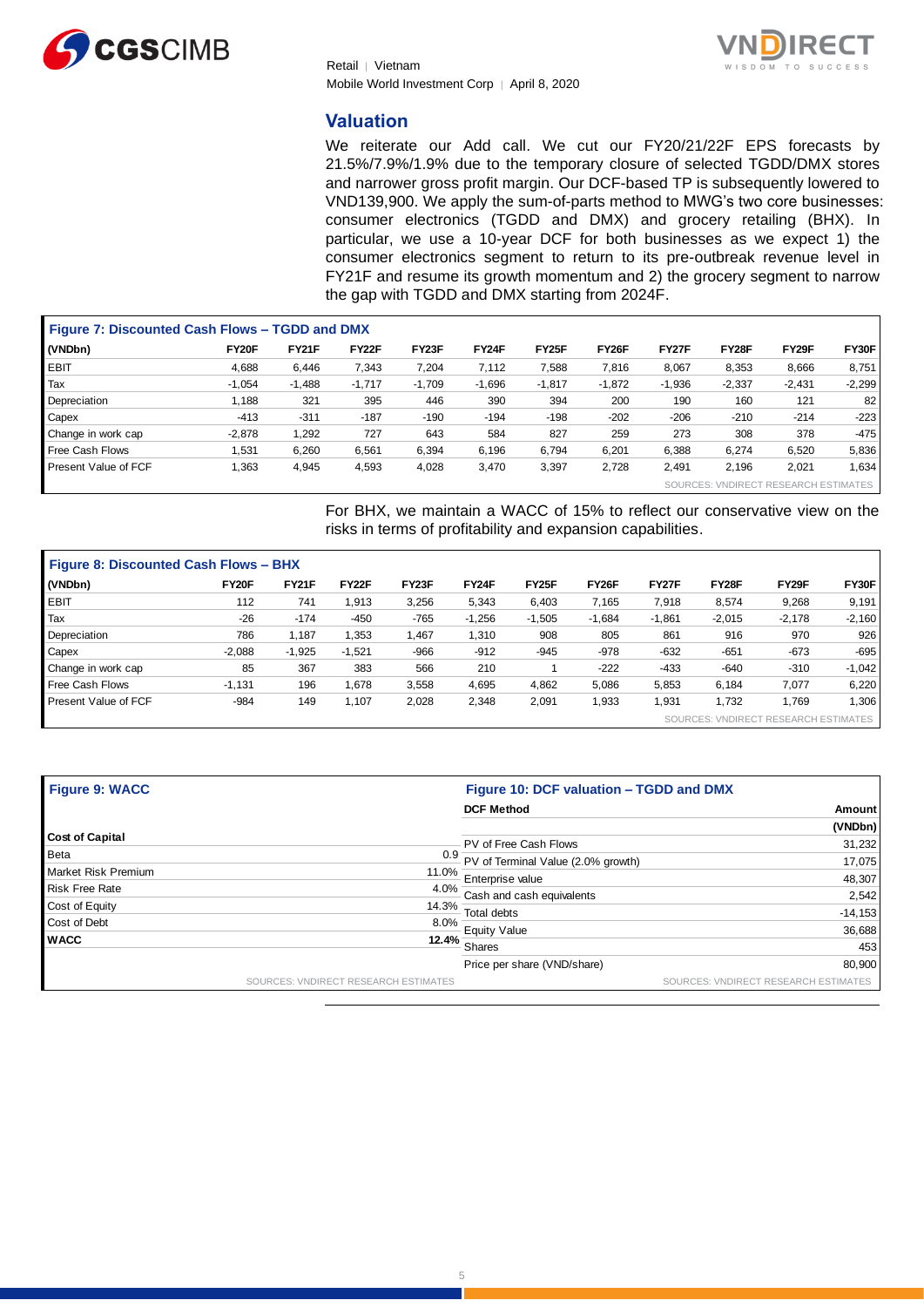



#### **Figure 11: DCF valuation – BHX**

| <b>DCF Method</b>                  | Amount                                      |
|------------------------------------|---------------------------------------------|
|                                    | (VNDbn)                                     |
| PV of Free Cash Flows              | 14,104                                      |
| PV of Terminal Value (2.0% growth) | 11,953                                      |
| Enterprise value                   | 26,057                                      |
| Cash and cash equivalents          | 682                                         |
| Total debts                        | 0                                           |
| <b>Equity Value</b>                | 26,739                                      |
| <b>Shares</b>                      | 453                                         |
| Price per share (VND/share)        | 59,000                                      |
|                                    | SOURCES: VNDIRECT RESEARCH, COMPANY REPORTS |

#### **Figure 12: Summary of valuation for MWG** SOURCES: VNDIRECT RESEARCH **Method Equity value per share (VND)** TGDD and DMX 80,900 BHX 59,000 **Target price 139,900**

| <b>Figure 13: Peer comparison</b> |                      |             |                                                  |                                               |                                  |                          |           |             |             |           |           |           |                                                            |           |                |
|-----------------------------------|----------------------|-------------|--------------------------------------------------|-----------------------------------------------|----------------------------------|--------------------------|-----------|-------------|-------------|-----------|-----------|-----------|------------------------------------------------------------|-----------|----------------|
| Company                           | <b>Ticker Recom.</b> |             | Current<br>share<br>price<br>(local<br>currency) | <b>Target</b><br>Price<br>(local<br>currency) | <b>Market</b><br>Cap (US\$<br>m) | <b>EPS</b> growth<br>(%) |           | P/E(x)      |             |           | PVB(x)    |           | <b>ROE (%)</b>                                             |           | <b>ROA (%)</b> |
|                                   |                      |             |                                                  |                                               |                                  | FY20F                    |           | FY21F FY20F | FY21F FY20F |           | FY21F     | FY20F     | FY21F                                                      | FY20F     | FY21F          |
| <b>Consumer electronics peers</b> |                      |             |                                                  |                                               |                                  |                          |           |             |             |           |           |           |                                                            |           |                |
| Erajaya Swasembada Tbk PT         | <b>ERAA IJ</b>       | <b>HOLD</b> | 1.130.0                                          | 1.000.0                                       | 222                              | 5.5                      | 85.1      | 12.2        | 6.6         | 0.8       | 0.7       | 6.4       | 11.0                                                       | 4.9       | 7.2            |
| FPT Digital Retail JSC            | FRT VN               | <b>NA</b>   | 15.000.0                                         | <b>NA</b>                                     | 50                               | $-22.7$                  | 0.2       | 6.7         | 6.7         | 0.8       | 0.7       | 13.3      | 12.0                                                       | 2.8       | 2.7            |
| Challenger Technologies Ltd       | CHLG SP              | <b>NA</b>   | 0.43                                             | <b>NA</b>                                     | 98                               | <b>NA</b>                | <b>NA</b> | <b>NA</b>   | <b>NA</b>   | <b>NA</b> | <b>NA</b> | NA.       | <b>NA</b>                                                  | <b>NA</b> | <b>NA</b>      |
| Tsann Kuen Enterprise Co Ltd      | 2430 TT              | <b>NA</b>   | 12.8                                             | <b>NA</b>                                     | 77                               | <b>NA</b>                | <b>NA</b> | <b>NA</b>   | <b>NA</b>   | <b>NA</b> | <b>NA</b> | <b>NA</b> | <b>NA</b>                                                  | <b>NA</b> | <b>NA</b>      |
| Sunfar Computer Co Ltd            | 6154 TT              | <b>NA</b>   | 10.5                                             | <b>NA</b>                                     | 29                               | <b>NA</b>                | <b>NA</b> | <b>NA</b>   | <b>NA</b>   | <b>NA</b> | <b>NA</b> | <b>NA</b> | <b>NA</b>                                                  | <b>NA</b> | <b>NA</b>      |
| A verage                          |                      |             |                                                  |                                               |                                  | $-8.6$                   | 42.7      | 9.5         | 6.7         | 0.8       | 0.7       | 9.9       | 11.5                                                       | 3.9       | 5.0            |
| <b>Median</b>                     |                      |             |                                                  |                                               |                                  | $-8.6$                   | 42.7      | 9.5         | 6.7         | 0.8       | 0.7       | 9.9       | 11.5                                                       | 3.9       | 5.0            |
| <b>Grocery retailing peers</b>    |                      |             |                                                  |                                               |                                  |                          |           |             |             |           |           |           |                                                            |           |                |
| Sumber Alfaria Trijaya Tbk PT     | AMRT IJ              | <b>NA</b>   | 810.00                                           | <b>NA</b>                                     | 2.064                            | 15.4                     | 26        | 26.6        | 21.1        | 4.3       | 3.8       | 14.6      | 15.4                                                       | 4.1       | 5.1            |
| Taiwan FamilyMart Co Ltd          | 5903 TT              | <b>NA</b>   | 211.00                                           | <b>NA</b>                                     | 1,564                            | 9.4                      | 15        | 23.5        | 20.5        | 7.4       | 6.8       | 31.9      | 33.2                                                       | 5.8       | 6.1            |
| A verage                          |                      |             |                                                  |                                               |                                  | 12.4                     | 20.5      | 25.1        | 20.8        | 5.9       | 5.3       | 23.3      | 24.3                                                       | 5.0       | 5.6            |
| <b>Median</b>                     |                      |             |                                                  |                                               |                                  | 12.4                     | 20.5      | 25.1        | 20.8        | 5.9       | 5.3       | 23.3      | 24.3                                                       | 5.0       | 5.6            |
| <b>MWG</b>                        | <b>MWG VN</b>        | <b>ADD</b>  | 74,600.0                                         | 139,900                                       | 1,497                            | $-12.1$                  | 50.7      | 9.3         | 6.2         | 2.1       | 1.7       | 37.7      | 36.5                                                       | 12.7      | 12.4           |
|                                   |                      |             |                                                  |                                               |                                  |                          |           |             |             |           |           |           | SOURCES: VNDIRECT RESEARCH, BLOOMBERG (as of 07 June 2020) |           |                |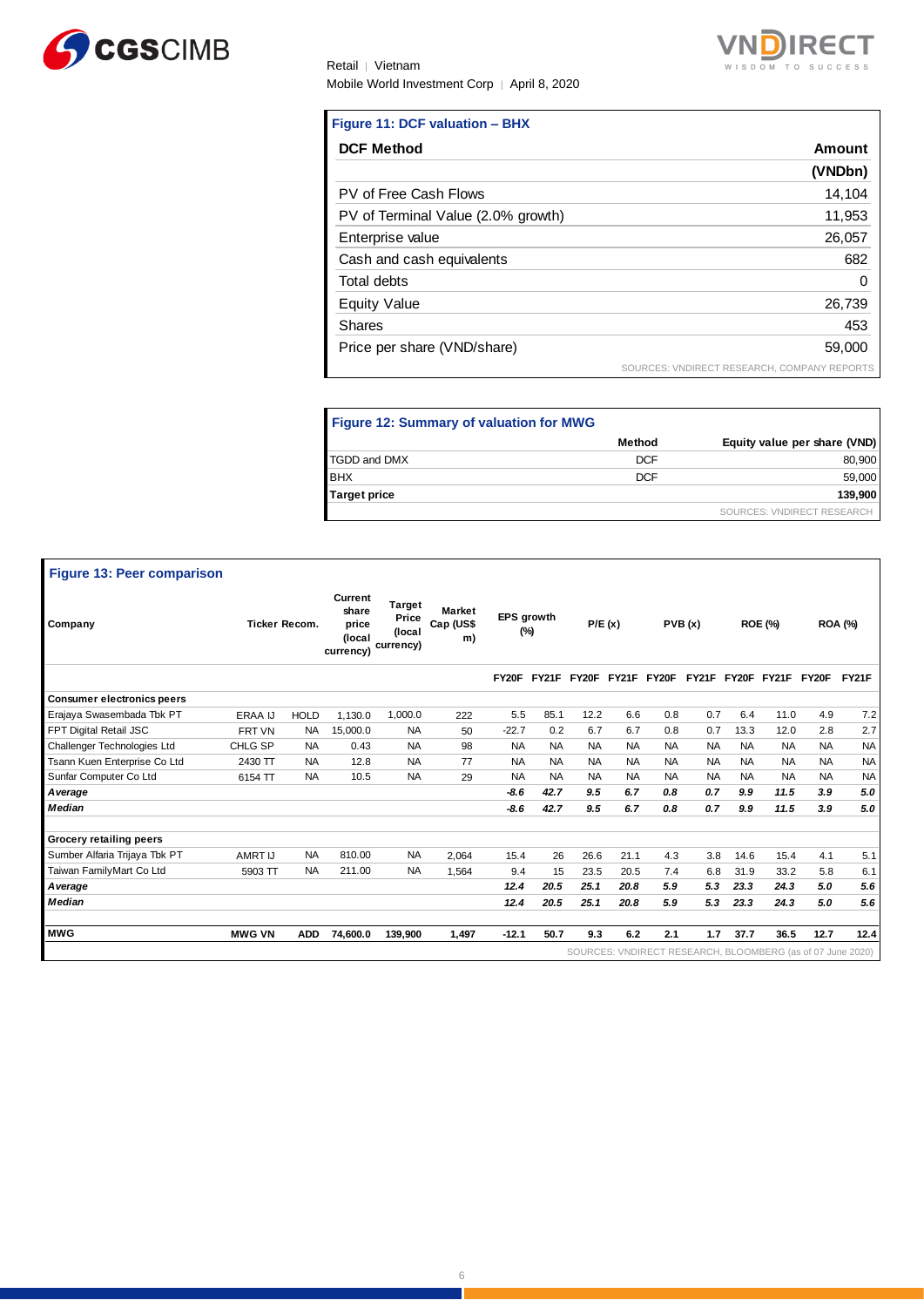



### **BY THE NUMBERS**



#### **Profit & Loss**

| (VNDb)                                    | Dec-18A  | Dec-19A  | Dec-20F  | Dec-21F  | Dec-22F  |
|-------------------------------------------|----------|----------|----------|----------|----------|
| <b>Total Net Revenues</b>                 | 86.516   | 102,174  | 111,286  | 147,891  | 172,305  |
| <b>Gross Profit</b>                       | 15,292   | 19.488   | 20.420   | 28.755   | 34,479   |
| <b>Operating EBITDA</b>                   | 5,094    | 6,420    | 6,776    | 8,699    | 11,007   |
| Depreciation And Amortisation             | $-1,223$ | $-1,443$ | $-1,975$ | $-1,511$ | $-1,750$ |
| <b>Operating EBIT</b>                     | 3,871    | 4,977    | 4,801    | 7,188    | 9,257    |
| Financial Income/(Expense)                | $-94$    | 61       | $-343$   | $-322$   | $-298$   |
| Pretax Income/(Loss) from Assoc.          | $-2$     | -3       | $\Omega$ | 0        | $\Omega$ |
| Non-Operating Income/(Expense)            | 12       | 19       | 22       | 30       | 34       |
| Profit Before Tax (pre-El)                | 3,786    | 5,053    | 4,480    | 6,896    | 8,993    |
| <b>Exceptional Items</b>                  |          |          |          |          |          |
| <b>Pre-tax Profit</b>                     | 3,786    | 5,053    | 4,480    | 6,896    | 8,993    |
| Taxation                                  | $-906$   | $-1,217$ | $-1,080$ | $-1,662$ | $-2,167$ |
| Exceptional Income - post-tax             |          |          |          |          |          |
| <b>Profit After Tax</b>                   | 2,880    | 3,836    | 3,400    | 5,234    | 6,826    |
| <b>Minority Interests</b>                 | $-2$     | -2       | -3       | -5       | $-7$     |
| <b>Preferred Dividends</b>                |          |          |          |          |          |
| FX Gain/(Loss) - post tax                 |          |          |          |          |          |
| Other Adjustments - post-tax              |          |          |          |          |          |
| <b>Net Profit</b>                         | 2,879    | 3,834    | 3,397    | 5,229    | 6,819    |
| <b>Recurring Net Profit</b>               | 2,879    | 3,834    | 3,397    | 5,229    | 6,819    |
| <b>Fully Diluted Recurring Net Profit</b> | 2,879    | 3,834    | 3,397    | 5,229    | 6,819    |

#### **Cash Flow**

|                                  | Dec-18A  | Dec-19A  | Dec-20F  | Dec-21F  | Dec-22F  |
|----------------------------------|----------|----------|----------|----------|----------|
| (VNDb)<br><b>EBITDA</b>          | 5.094    | 6,420    | 6,776    | 8.699    | 11,007   |
| Cash Flow from Invt. & Assoc.    | $-2$     | $-3$     | O        | $\Omega$ | $\Omega$ |
| Change In Working Capital        | $-1.981$ | $-6.454$ | $-3.483$ | 1.070    | 860      |
| (Incr)/Decr in Total Provisions  |          |          |          |          |          |
| Other Non-Cash (Income)/Expense  | 12       | 19       | 22       | 30       | 34       |
| <b>Other Operating Cashflow</b>  | 50       | $-235$   | 527      | 307      | $-49$    |
| Net Interest (Paid)/Received     | $-94$    | 61       | $-343$   | $-322$   | $-298$   |
| Tax Paid                         | $-830$   | $-1,092$ | $-1.080$ | $-1.662$ | $-2,167$ |
| <b>Cashflow From Operations</b>  | 2,249    | $-1.286$ | 2,419    | 8,122    | 9,387    |
| Capex                            | $-1,484$ | $-3,067$ | $-2.501$ | $-2.237$ | $-1,708$ |
| Disposals Of FAs/subsidiaries    | 1        | 1        | 2        | 3        | 4        |
| Acq. Of Subsidiaries/investments |          |          |          |          |          |
| Other Investing Cashflow         | $-850$   | $-2,752$ | $-643$   | $-1,365$ | $-813$   |
| Cash Flow From Investing         | $-2.332$ | $-5.818$ | $-3,142$ | $-3.598$ | $-2,517$ |
| Debt Raised/(repaid)             | 203      | 7,104    | 1,188    | 3,504    | $-682$   |
| Proceeds From Issue Of Shares    | 705      | 90       | 0        | 245      | 146      |
| Shares Repurchased               | $-1$     | $-5$     | $\Omega$ | $\Omega$ | $\Omega$ |
| Dividends Paid                   | $-486$   | $-658$   | -666     | $-703$   | $-724$   |
| <b>Preferred Dividends</b>       |          |          |          |          |          |
| <b>Other Financing Cashflow</b>  | $-0$     | $\Omega$ |          | $\Omega$ |          |
| Cash Flow From Financing         | 422      | 6,532    | 522      | 3,047    | $-1,260$ |
| <b>Total Cash Generated</b>      | 338      | $-572$   | $-200$   | 7.570    | 5,610    |
| <b>Free Cashflow To Equity</b>   | 120      | 0        | 466      | 8,028    | 6,188    |
| <b>Free Cashflow To Firm</b>     | 353      | $-6,534$ | 66       | 5,437    | 7,858    |

SOURCES: VNDIRECT RESEARCH, COMPANY REPORTS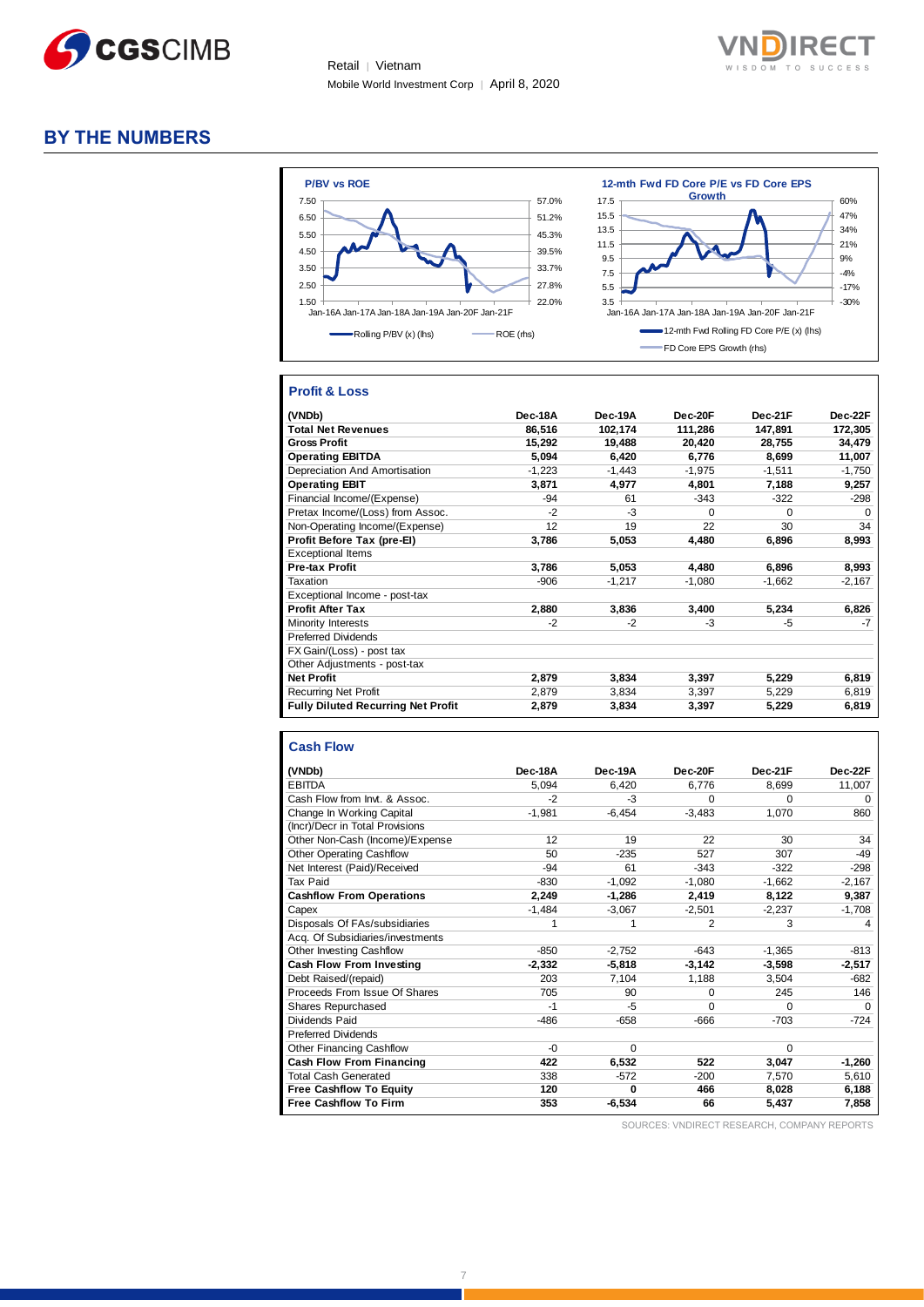



### **BY THE NUMBERS… cont'd**

| <b>Balance Sheet</b>                       |          |          |          |         |          |
|--------------------------------------------|----------|----------|----------|---------|----------|
| (VNDb)                                     | Dec-18A  | Dec-19A  | Dec-20F  | Dec-21F | Dec-22F  |
| <b>Total Cash And Equivalents</b>          | 3.749    | 3.177    | 2.977    | 10.547  | 16,157   |
| <b>Total Debtors</b>                       | 1.560    | 1.815    | 2.273    | 2.889   | 3,298    |
| Inventories                                | 17,446   | 25.745   | 28.368   | 30.989  | 32.786   |
| <b>Total Other Current Assets</b>          | 634      | 4.274    | 4.391    | 5.824   | 6.932    |
| <b>Total Current Assets</b>                | 23,390   | 35,012   | 38,009   | 50,250  | 59,173   |
| <b>Fixed Assets</b>                        | 3.305    | 5,375    | 5,901    | 6.626   | 6.581    |
| <b>Total Investments</b>                   | 60       | 56       | 67       | 74      | 69       |
| Intangible Assets                          | 581      | 520      | 528      | 540     | 548      |
| <b>Total Other Non-Current Assets</b>      | 805      | 745      | 1,093    | 1,334   | 1,408    |
| <b>Total Non-current Assets</b>            | 4.751    | 6,696    | 7,588    | 8.573   | 8,606    |
| Short-term Debt                            | 5.797    | 13,031   | 14.349   | 18.009  | 17,521   |
| Current Portion of Long-Term Debt          |          |          |          |         |          |
| <b>Total Creditors</b>                     | 12.049   | 15,340   | 15,296   | 20.216  | 23,589   |
| <b>Other Current Liabilities</b>           | 62       | 72       | 82       | 107     | 124      |
| <b>Total Current Liabilities</b>           | 17.907   | 28.442   | 29.727   | 38.332  | 41,234   |
| <b>Total Long-term Debt</b>                | 1.248    | 1,122    | 992      | 836     | 642      |
| Hybrid Debt - Debt Component               |          |          |          |         |          |
| <b>Total Other Non-Current Liabilities</b> | 2        | $\Omega$ | $\Omega$ | 0       | $\Omega$ |
| <b>Total Non-current Liabilities</b>       | 1.250    | 1.122    | 992      | 836     | 642      |
| <b>Total Provisions</b>                    | $\Omega$ | $\Omega$ | $\Omega$ | 0       | $\Omega$ |
| <b>Total Liabilities</b>                   | 19,157   | 29.565   | 30.719   | 39.168  | 41,876   |
| Shareholders' Equity                       | 8,977    | 12,136   | 14,867   | 19,639  | 25,879   |
| Minority Interests                         | 6        | 8        | 11       | 16      | 23       |
| <b>Total Equity</b>                        | 8,983    | 12,144   | 14,878   | 19,655  | 25,902   |

#### **Key Ratios**

|                                  | Dec-18A  | Dec-19A   | Dec-20F   | Dec-21F   | Dec-22F  |
|----------------------------------|----------|-----------|-----------|-----------|----------|
| Revenue Growth                   | 30.4%    | 18.1%     | 8.9%      | 32.9%     | 16.5%    |
| Operating EBITDA Growth          | 46.8%    | 26.0%     | 5.6%      | 28.4%     | 26.5%    |
| Operating EBITDA Margin          | 5.89%    | 6.28%     | 6.09%     | 5.88%     | 6.39%    |
| Net Cash Per Share (VND)         | $-7.829$ | $-24,503$ | $-27,158$ | $-17,748$ | $-4,119$ |
| BVPS (VND)                       | 21.328   | 27.092    | 32.656    | 42.005    | 53.130   |
| <b>Gross Interest Cover</b>      | 8.87     | 8.73      | 6.09      | 7.87      | 9.37     |
| <b>Effective Tax Rate</b>        | 23.9%    | 24.1%     | 24.1%     | 24.1%     | 24.1%    |
| Net Dividend Payout Ratio        | 16.9%    | 17.2%     | 19.6%     | 13.4%     | 10.6%    |
| <b>Accounts Receivables Days</b> | 3.82     | 1.15      | 1.39      | 1.51      | 1.40     |
| <b>Inventory Days</b>            | 75.6     | 95.3      | 109.0     | 90.9      | 84.4     |
| <b>Accounts Payables Days</b>    | 40.04    | 44.82     | 46.76     | 39.43     | 41.44    |
| <b>ROIC (%)</b>                  | 41.6%    | 40.7%     | 20.8%     | 26.5%     | 33.2%    |
| ROCE(%)                          | 29.3%    | 26.5%     | 18.6%     | 22.6%     | 24.1%    |
| Return On Average Assets         | 11.7%    | 10.8%     | 8.6%      | 10.6%     | 11.3%    |

| <b>Key Drivers</b>                    |         |         |         |         |         |
|---------------------------------------|---------|---------|---------|---------|---------|
|                                       | Dec-18A | Dec-19A | Dec-20F | Dec-21F | Dec-22F |
| ASP (% chg, main prod./serv.)         | N/A     | N/A     | N/A     | N/A     | N/A     |
| Unit sales grth (%, main prod./serv.) | N/A     | N/A     | N/A     | N/A     | N/A     |
| No. of POS (main prod/serv)           | 1.782   | 2.014   | 2.084   | 2.129   | 2,129   |
| SSS grth (%, main prod/serv)          | N/A     | N/A     | N/A     | N/A     | N/A     |
| ASP (% chg, 2ndary prod./serv.)       | N/A     | N/A     | N/A     | N/A     | N/A     |
| Unit sales grth (%,2ndary prod/serv)  | N/A     | N/A     | N/A     | N/A     | N/A     |
| No. of POS (2ndary prod/serv)         | 405     | 1.008   | 1.628   | 2.168   | 2,568   |
| SSS grth (%, 2ndary prrod/serv)       | N/A     | N/A     | N/A     | N/A     | N/A     |

SOURCES: VNDIRECT RESEARCH, COMPANY REPORTS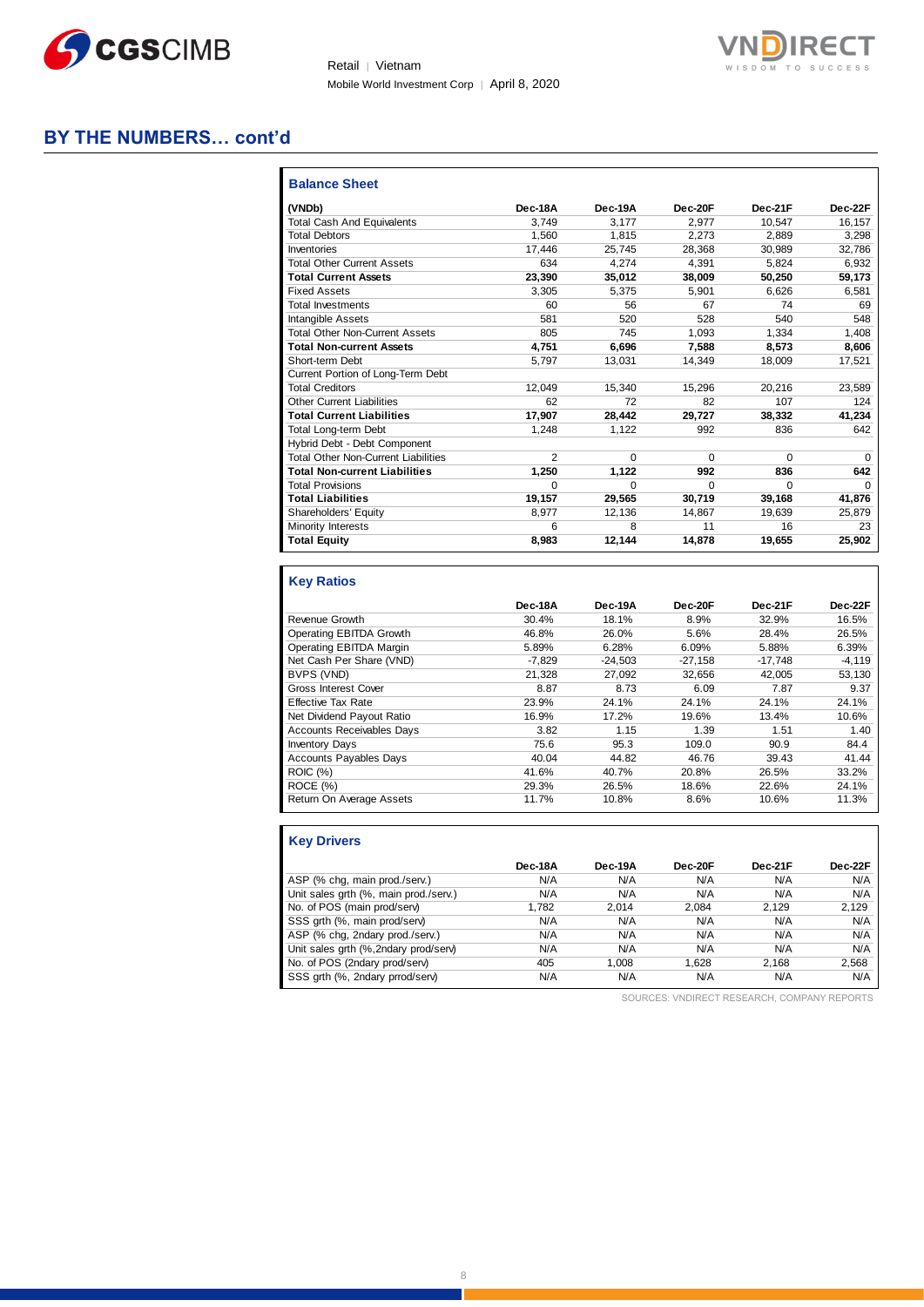



#### **DISCLAIMER**

The content of this report (including the views and opinions expressed therein, and the information comprised therein) has been prepared by and belongs to VNDIRECT Securities Corporation, and is distributed by CGS-CIMB pursuant to an arrangement between VNDIRECT Securities Corporation and CGS-CIMB. VNDIRECT Securities Corporation is not an affiliate of CGS-CIMB.

This report is not directed to, or intended for distribution to or use by, any person or entity who is a citizen or resident of or located in any locality, state, country or other jurisdiction where such distribution, publication, availability or use would be contrary to law or regulation.

By accepting this report, the recipient hereof represents and warrants that he is entitled to receive such report in accordance with the restrictions set forth below and agrees to be bound by the limitations contained herein (including the "Restrictions on Distributions" set out below). Any failure to comply with these limitations may constitute a violation of law. This publication is being supplied to you strictly on the basis that it will remain confidential. No part of this report may be (i) copied, photocopied, duplicated, stored or reproduced in any form by any means or (ii) redistributed or passed on, directly or indirectly, to any other person in whole or in part, for any purpose without the prior written consent of CGS-CIMB.

The information contained in this research report is prepared from data believed to be correct and reliable at the time of issue of this report.

VNDIRECT Securities Corporation may or may not issue regular reports on the subject matter of this report at any frequency and may cease to do so or change the periodicity of reports at any time. Neither VNDIRECT Securities Corporation nor CGS-CIMB is under any obligation to update this report in the event of a material change to the information contained in this report. Neither VNDIRECT Securities Corporation nor CGS-CIMB has any and will accept any, obligation to (i) check or ensure that the contents of this report remain current, reliable or relevant, (ii) ensure that the content of this report constitutes all the information a prospective investor may require, (iii) ensure the adequacy, accuracy, completeness, reliability or fairness of any views, opinions and information, and accordingly, VNDIRECT Securities Corporation, CGS-CIMB and their respective affiliates and related persons including China Galaxy International Financial Holdings Limited ("CGIFHL") and CIMB Group Sdn. Bhd. ("CIMBG") and their respective related corporations (and their respective directors, associates, connected persons and/or employees) shall not be liable in any manner whatsoever for any consequences (including but not limited to any direct, indirect or consequential losses, loss of profits and damages) of any reliance thereon or usage thereof. In particular, VNDIRECT Securities Corporation and CGS-CIMB disclaim all responsibility and liability for the views and opinions set out in this report.

Unless otherwise specified, this report is based upon reasonable sources. Such sources will, unless otherwise specified, for market data, be market data and prices available from the main stock exchange or market where the relevant security is listed, or, where appropriate, any other market. Information on the accounts and business of company(ies) will generally be based on published statements of the company(ies), information disseminated by regulatory information services, other publicly available information and information resulting from our research. Whilst every effort is made to ensure that statements of facts made in this report are accurate, all estimates, projections, forecasts, expressions of opinion and other subjective judgments contained in this report are based on assumptions considered to be reasonable as of the date of the document in which they are contained and must not be construed as a representation that the matters referred to therein will occur. Past performance is not a reliable indicator of future performance. The value of investments may go down as well as up and those investing may, depending on the investments in question, lose more than the initial investment. No report shall constitute an offer or an invitation by or on behalf of CGS-CIMB or VNDIRECT Securities Corporation, or their respective affiliates (including CGIFHL, CIMBG and their respective related corporations) to any person to buy or sell any investments.

CGS-CIMB and/or VNDIRECT Securities Corporation and/or their respective affiliates and related corporations (including CGIFHL, CIMBG and their respective related corporations), their respective directors, associates, connected parties and/or employees may own or have positions in securities of the company(ies) covered in this research report or any securities related thereto and may from time to time add to or dispose of, or may be materially interested in, any such securities. Further, CGS-CIMB and/or VNDIRECT Securities Corporation, and/or their respective affiliates and their respective related corporations (including CGIFHL, CIMBG and their respective related corporations) do and seek to do business with the company(ies) covered in this research report and may from time to time act as market maker or have assumed an underwriting commitment in securities of such company(ies), may sell them to or buy them from customers on a principal basis and may also perform or seek to perform significant investment banking, advisory, underwriting or placement services for or relating to such company(ies) as well as solicit such investment, advisory or other services from any entity mentioned in this report.

CGS-CIMBand/or VNDIRECT Securities Corporation and/or their respective affiliates (including CGIFHL, CIMBG and their respective related corporations) may enter into an agreement with the company(ies) covered in this report relating to the production of research reports. CGS-CIMB and/or VNDIRECT Securities Corporation may disclose the contents of this report to the company(ies) covered by it and may have amended the contents of this report following such disclosure.

The analyst responsible for the production of this report hereby certifies that the views expressed herein accurately and exclusively reflect his or her personal views and opinions about any and all of the issuers or securities analysed in this report and were prepared independently and autonomously. No part of the compensation of the analyst(s) was, is, or will be directly or indirectly related to the inclusion of specific recommendations(s) or view(s) in this report. The analyst(s) who prepared this research report is prohibited from receiving any compensation, incentive or bonus based on specific investment banking transactions or for providing a specific recommendation for, or view of, a particular company. Information barriers and other arrangements may be established where necessary to prevent conflicts of interests arising. However, the analyst(s) may receive compensation that is based on his/their coverage of company(ies) in the performance of his/their duties or the performance of his/their recommendations and the research personnel involved in the preparation of this report may also participate in the solicitation of the businesses as described above. In reviewing this research report, an investor should be aware that any or all of the foregoing, among other things, may give rise to real or potential conflicts of interest. Additional information is, subject to the duties of confidentiality, available on request.

The term "VNDIRECT Securities Corporation" shall, unless the context otherwise requires, mean VNDIRECT Securities Corporation and its affiliates, subsidiaries and related companies. The term "CGS-CIMB" shall denote, where appropriate, the relevant entity distributing or disseminating the report in the particular jurisdiction referenced below, or, in every other case except as otherwise stated herein, CGS-CIMB Securities International Pte. Ltd. and its affiliates, subsidiaries and related corporations.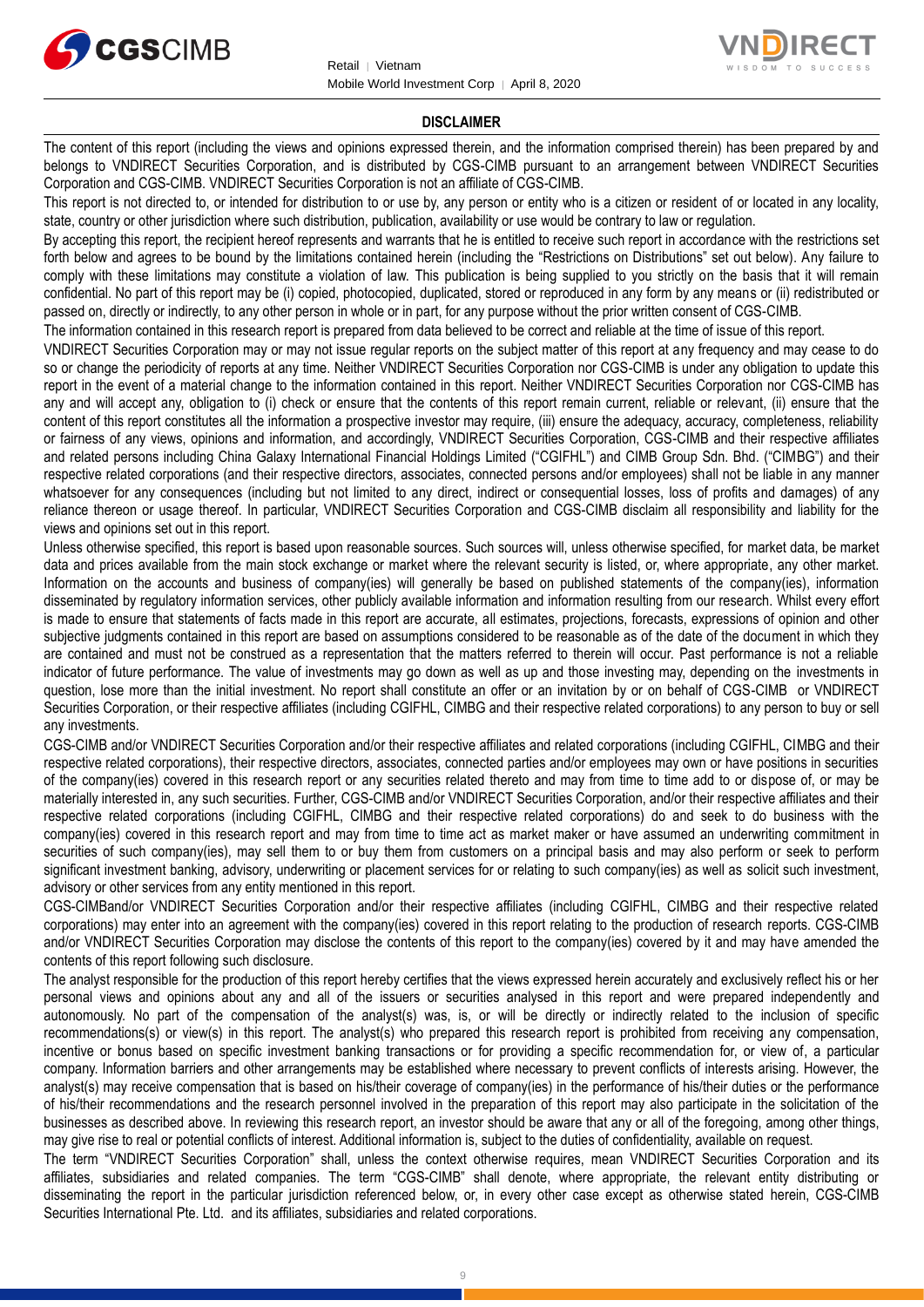



| <b>CGS-CIMB</b> |                                                                                   |                                                                 |
|-----------------|-----------------------------------------------------------------------------------|-----------------------------------------------------------------|
| Country         | <b>CGS-CIMB Entity</b>                                                            | <b>Regulated by</b>                                             |
| Hong Kong       | CGS-CIMB Securities (Hong Kong) Limited                                           | Securities and Futures Commission Hong Kong                     |
| India           | CGS-CIMB Securities (India) Private Limited                                       | Securities and Exchange Board of India (SEBI)                   |
| Indonesia       | PT CGS-CIMB Sekuritas Indonesia                                                   | Financial Services Authority of Indonesia                       |
| Malaysia        | CGS-CIMB Securities Sdn. Bhd. (formerly known<br>as Jupiter Securities Sdn. Bhd.) | Securities Commission Malaysia                                  |
| Singapore       | CGS-CIMB Research Pte. Ltd.                                                       | Monetary Authority of Singapore                                 |
| South Korea     | CGS-CIMB Securities (Hong Kong) Limited,                                          | Financial Services Commission and Financial Supervisory Service |
|                 | Korea Branch                                                                      |                                                                 |
| Thailand        | CGS-CIMB Securities (Thailand) Co. Ltd.                                           | Securities and Exchange Commission Thailand                     |

(i) As of March 31, 2020 VNDIRECT Securities Corporation has a proprietary position in the securities (which may include but not limited to shares, warrants, call warrants and/or any other derivatives) in the following company or companies covered or recommended in this report: (a) -

(ii) As of April 8, 2020, the analyst(s) who prepared this report, and the associate(s), has / have an interest in the securities (which may include but not limited to shares, warrants, call warrants and/or any other derivatives) in the following company or companies covered or recommended in this report:

(a) -

This report does not purport to contain all the information that a prospective investor may require. CGS-CIMB, VNDIRECT Securities Corporation and their respective affiliates (including CGIFHL, CIMBG and their related corporations) do not make any guarantee, representation or warranty, express or implied, as to the adequacy, accuracy, completeness, reliability or fairness of any such information and opinion contained in this report. None of CGS-CIMB, VNDIRECT Securities Corporation and their respective affiliates and related persons (including CGIFHL, CIMBG and their related corporations) shall be liable in any manner whatsoever for any consequences (including but not limited to any direct, indirect or consequential losses, loss of profits and damages) of any reliance thereon or usage thereof.

This report is general in nature and has been prepared for information purposes only. It is intended for circulation amongst CGS-CIMB's and its affiliates' (including CGIFHL's, CIMBG's and their respective related corporations') clients generally and does not have regard to the specific investment objectives, financial situation and the particular needs of any specific person who may receive this report. The information and opinions in this report are not and should not be construed or considered as an offer, recommendation or solicitation to buy or sell the subject securities, related investments or other financial instruments or any derivative instrument, or any rights pertaining thereto.

Investors are advised to make their own independent evaluation of the information contained in this research report, consider their own individual investment objectives, financial situation and particular needs and consult their own professional and financial advisers as to the legal, business, financial, tax and other aspects before participating in any transaction in respect of the securities of company(ies) covered in this research report. The securities of such company(ies) may not be eligible for sale in all jurisdictions or to all categories of investors.

#### Restrictions on Distributions

**Australia:** Despite anything in this report to the contrary, this research is issued by VNDIRECT Securities Corporation and provided in Australia by CGS-CIMB Securities (Singapore) Pte. Ltd. and CGS-CIMB Securities (Hong Kong) Limited. This research is only available in Australia to persons who are "wholesale clients" (within the meaning of the Corporations Act 2001 (Cth) and is supplied solely for the use of such wholesale clients and shall not be distributed or passed on to any other person. You represent and warrant that if you are in Australia, you are a "wholesale client". This research is of a general nature only and has been prepared without taking into account the objectives, financial situation or needs of the individual recipient. CGS-CIMB Securities (Singapore) Pte. Ltd. and CGS-CIMB Securities (Hong Kong) Limited do not hold, and are not required to hold an Australian financial services license. CGS-CIMB Securities (Singapore) Pte. Ltd. and CGS-CIMB Securities (Hong Kong) Limited rely on "passporting" exemptions for entities appropriately licensed by the Monetary Authority of Singapore (under ASIC Class Order 03/1102) and the Securities and Futures Commission in Hong Kong (under ASIC Class Order 03/1103).

**Canada:** This research report has not been prepared in accordance with the disclosure requirements of Dealer Member Rule 3400 – Research Restrictions and Disclosure Requirements of the Investment Industry Regulatory Organization of Canada. For any research report distributed by CIBC, further disclosures related to CIBC conflicts of interest can be found at https://researchcentral.cibcwm.com.

**China:** For the purpose of this report, the People's Republic of China ("PRC") does not include the Hong Kong Special Administrative Region, the Macau Special Administrative Region or Taiwan. The distributor of this report has not been approved or licensed by the China Securities Regulatory Commission or any other relevant regulatory authority or governmental agency in the PRC. This report contains only marketing information. The distribution of this report is not an offer to buy or sell to any person within or outside PRC or a solicitation to any person within or outside of PRC to buy or sell any instruments described herein. This report is being issued outside the PRC to a limited number of institutional investors and may not be provided to any person other than the original recipient and may not be reproduced or used for any other purpose.

**France:** Only qualified investors within the meaning of French law shall have access to this report. This report shall not be considered as an offer to subscribe to, or used in connection with, any offer for subscription or sale or marketing or direct or indirect distribution of financial instruments and it is not intended as a solicitation for the purchase of any financial instrument.

**Germany:** This report is only directed at persons who are professional investors as defined in sec 31a(2) of the German Securities Trading Act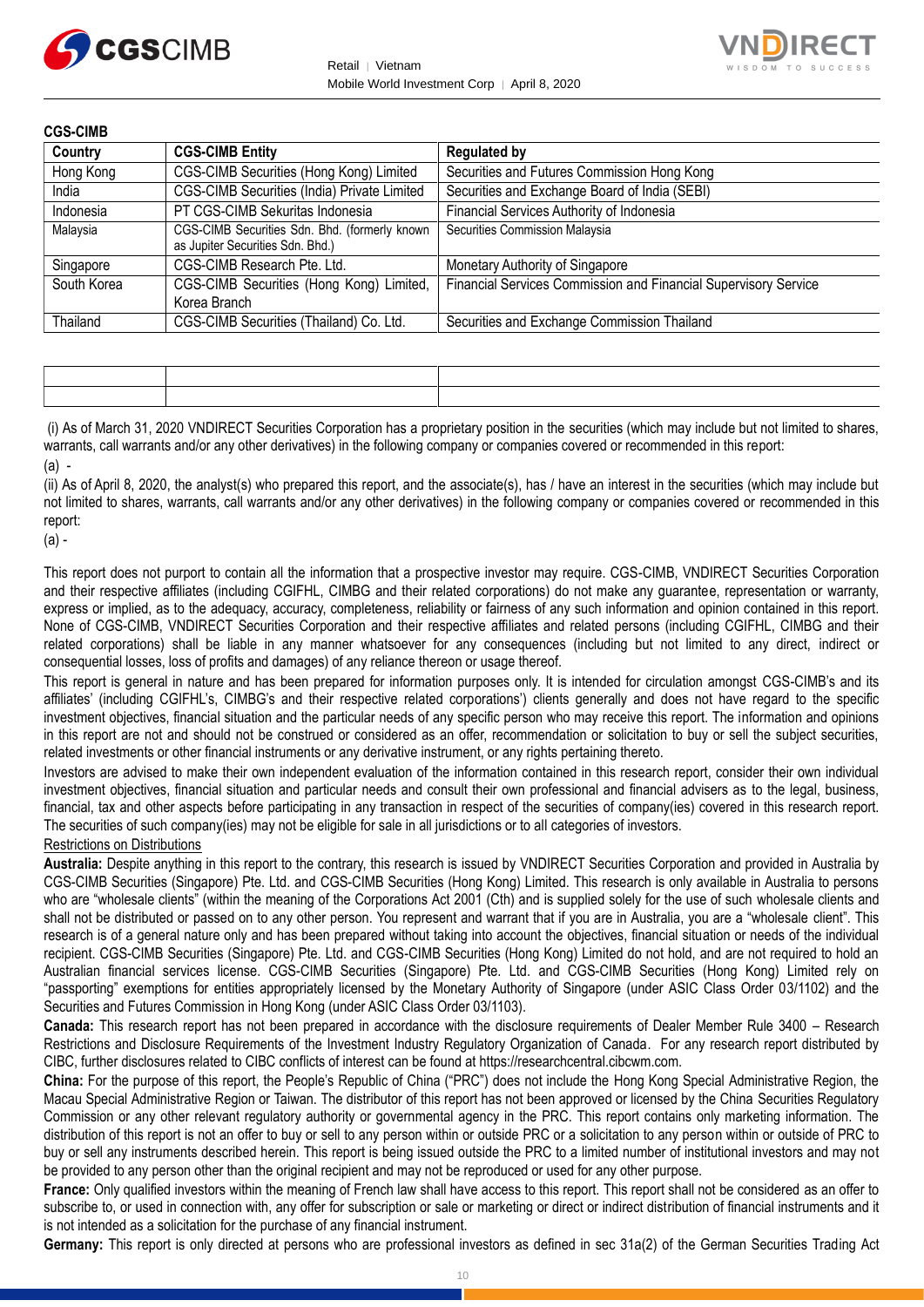



(WpHG). This publication constitutes research of a non-binding nature on the market situation and the investment instruments cited here at the time of the publication of the information.

The current prices/yields in this issue are based upon closing prices from Bloomberg as of the day preceding publication. Please note that neither the German Federal Financial Supervisory Agency (BaFin), nor any other supervisory authority exercises any control over the content of this report.

**Hong Kong:** This report is issued by VNDIRECT Securities Corporation and distributed in Hong Kong by CGS-CIMB Securities (Hong Kong) Limited ("CHK") which is licensed in Hong Kong by the Securities and Futures Commission for Type 1 (dealing in securities), Type 4 (advising on securities) and Type 6 (advising on corporate finance) activities. Any investors wishing to purchase or otherwise deal in the securities covered in this report should contact the Head of Sales at CGS-CIMB Securities (Hong Kong) Limited. The views and opinions in this research report are of VNDIRECT Securities Corporation as of the date hereof and are subject to change. If the Financial Services and Markets Act of the United Kingdom or the rules of the Financial Conduct Authority apply to a recipient, our obligations owed to such recipient therein are unaffected. CHK has no obligation to update the opinion or the information in this research report.

CHK does not make a market on other securities mentioned in the report.

#### **India:**

This report is issued by VNDIRECT Securities Corporation and distributed in India by CGS-CIMB Securities (India) Private Limited ("CGS-CIMB India"). CGS-CIMB India is a subsidiary of CGS-CIMB Securities International Pte. Ltd. which in turn is a 50:50 joint venture company of CGIFHL and CIMBG. The details of the members of the group of companies of CGS-CIMB can be found at www.cgs-cimb.com, CGIFHL at www.chinastock.com.hk/en/ACG/ContactUs/index.aspx and CIMBG at www.cimb.com/en/who-we-are.html. CGS-CIMB India is registered with the National Stock Exchange of India Limited and BSE Limited as a trading and clearing member (Merchant Banking Number: INM000012037) under the Securities and Exchange Board of India (Stock Brokers and Sub-Brokers) Regulations, 1992. In accordance with the provisions of Regulation 4(g) of the Securities and Exchange Board of India (Investment Advisers) Regulations, 2013, CGS-CIMB India is not required to seek registration with the Securities and Exchange Board of India ("SEBI") as an Investment Adviser. CGS-CIMB India is registered with SEBI (SEBI Registration Number: INZ000157134) as a Research Analyst (INH000000669) pursuant to the SEBI (Research Analysts) Regulations, 2014 ("Regulations").

This report does not take into account the particular investment objectives, financial situations, or needs of the recipients. It is not intended for and does not deal with prohibitions on investment due to law/jurisdiction issues etc. which may exist for certain persons/entities. Recipients should rely on their own investigations and take their own professional advice before investment.

The report is not a "prospectus" as defined under Indian Law, including the Companies Act, 2013, and is not, and shall not be, approved by, or filed or registered with, any Indian regulator, including any Registrar of Companies in India, SEBI, any Indian stock exchange, or the Reserve Bank of India. No offer, or invitation to offer, or solicitation of subscription with respect to any such securities listed or proposed to be listed in India is being made, or intended to be made, to the public, or to any member or section of the public in India, through or pursuant to this report.

The research analysts, strategists or economists principally responsible for the preparation of this research report are segregated from the other activities of CGS-CIMB India and they have received compensation based upon various factors, including quality, accuracy and value of research, firm profitability or revenues, client feedback and competitive factors. Research analysts', strategists' or economists' compensation is not linked to investment banking or capital markets transactions performed or proposed to be performed by CGS-CIMB India or its affiliates.

CGS-CIMB India does not have actual / beneficial ownership of 1% or more securities of the subject company in this research report, at the end of the month immediately preceding the date of publication of this research report. However, since affiliates of CGS-CIMB India are engaged in the financial services business, they might have in their normal course of business financial interests or actual / beneficial ownership of one per cent or more in various companies including the subject company in this research report.

CGS-CIMB India or its associates, may: (a) from time to time, have long or short position in, and buy or sell the securities of the subject company in this research report; or (b) be engaged in any other transaction involving such securities and earn brokerage or other compensation or act as a market maker in the financial instruments of the subject company in this research report or act as an advisor or lender/borrower to such company or may have any other potential conflict of interests with respect to any recommendation and other related information and opinions.

CGS-CIMB India, its associates and the analyst engaged in preparation of this research report have not received any compensation for investment banking, merchant banking or brokerage services from the subject company mentioned in the research report in the past 12 months.

CGS-CIMB India, its associates and the analyst engaged in preparation of this research report have not managed or co-managed public offering of securities for the subject company mentioned in the research report in the past 12 months. The analyst from CGS-CIMB India engaged in preparation of this research report or his/her relative (a) do not have any financial interests in the subject company mentioned in this research report; (b) do not own 1% or more of the equity securities of the subject company mentioned in the research report as of the last day of the month preceding the publication of the research report; (c) do not have any material conflict of interest at the time of publication of the research report.

**Indonesia:** This report is issued by VNDIRECT Securities Corporation and distributed by PT CGS-CIMB Sekuritas Indonesia ("CGS-CIMB Indonesia"). The views and opinions in this research report are not our own but of VNDIRECT Securities Corporation as of the date hereof and are subject to change. CGS-CIMB Indonesia has no obligation to update the opinion or the information in this research report. This report is for private circulation only to clients of CGS-CIMB Indonesia. Neither this report nor any copy hereof may be distributed in Indonesia or to any Indonesian citizens wherever they are domiciled or to Indonesian residents except in compliance with applicable Indonesian capital market laws and regulations.

This research report is not an offer of securities in Indonesia. The securities referred to in this research report have not been registered with the Financial Services Authority (Otoritas Jasa Keuangan) pursuant to relevant capital market laws and regulations, and may not be offered or sold within the territory of the Republic of Indonesia or to Indonesian citizens through a public offering or in circumstances which constitute an offer within the meaning of the Indonesian capital market law and regulations.

**Ireland:** CGS-CIMB is not an investment firm authorised in the Republic of Ireland and no part of this document should be construed as CGS-CIMB acting as, or otherwise claiming or representing to be, an investment firm authorised in the Republic of Ireland.

**Malaysia:** This report is issued by VNDIRECT Securities Corporation and distributed in Malaysia by CGS-CIMB Securities Sdn. Bhd. (formerly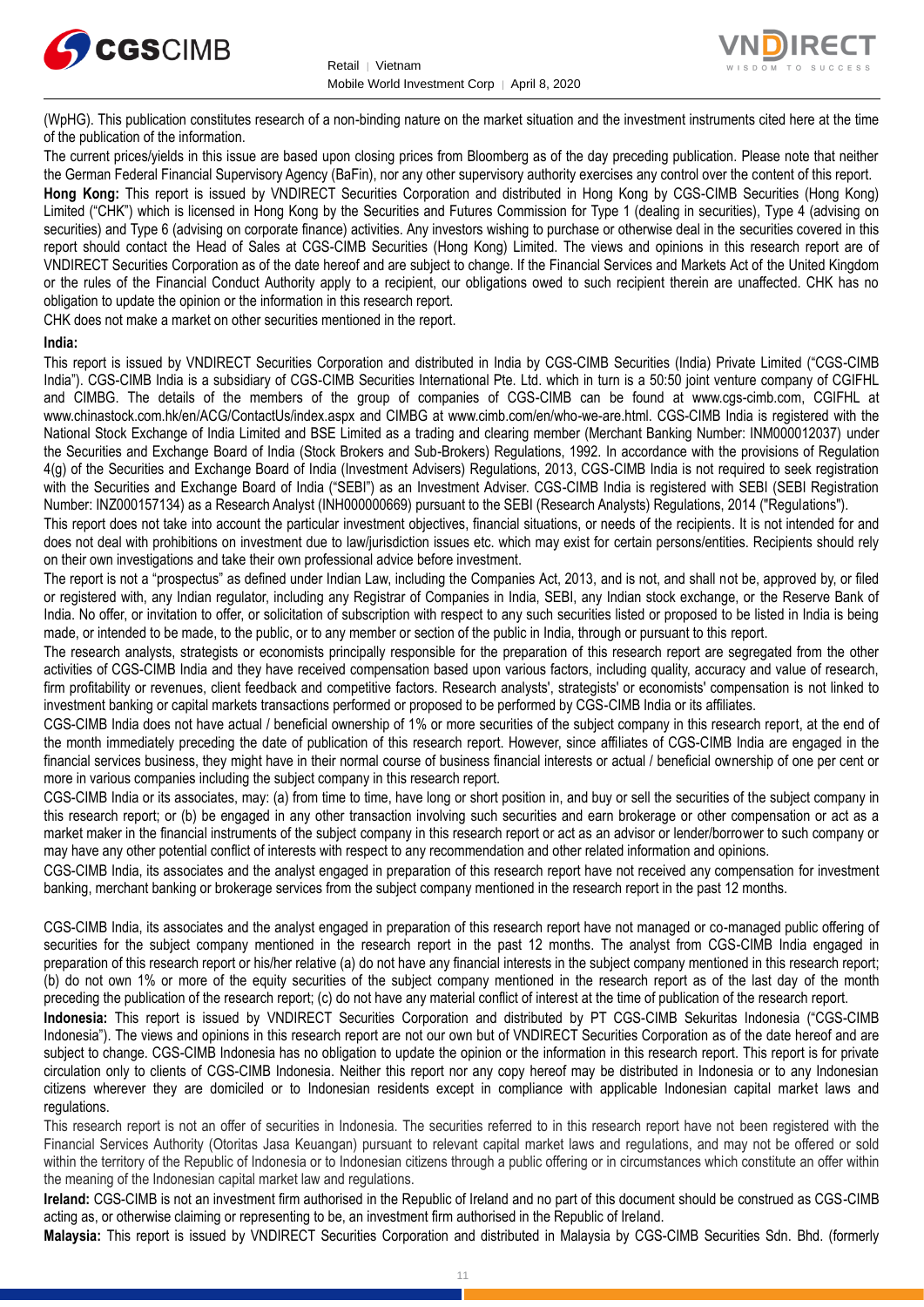



known as Jupiter Securities Sdn. Bhd.) ("CGS-CIMB Malaysia") solely for the benefit of and for the exclusive use of our clients. Recipients of this report are to contact CGS-CIMB Malaysia, at 29th Floor Menara CIMB No. 1 Jalan Stesen Sentral 2, Kuala Lumpur Sentral 50470 Kuala Lumpur, Malaysia, in respect of any matters arising from or in connection with this report. CGS-CIMB Malaysia has no obligation to update, revise or reaffirm the opinion or the information in this research report after the date of this report.

**New Zealand:** In New Zealand, this report is for distribution only to persons who are wholesale clients pursuant to section 5C of the Financial Advisers Act 2008.

**Singapore:** This report is issued by VNDIRECT Securities Corporation and distributed by CGS-CIMB Research Pte Ltd ("CGS-CIMBR"). CGS-CIMBR is a financial adviser licensed under the Financial Advisers Act, Cap 110 ("FAA") for advising on investment products, by issuing or promulgating research analyses or research reports, whether in electronic, print or other form. Accordingly CGS-CIMBR is a subject to the applicable rules under the FAA unless it is able to avail itself to any prescribed exemptions.

Recipients of this report are to contact CGS-CIMB Research Pte Ltd, 50 Raffles Place, #16-02 Singapore Land Tower, Singapore in respect of any matters arising from, or in connection with this report. CGS-CIMBR has no obligation to update the opinion or the information in this research report. This publication is strictly confidential and is for private circulation only. If you have not been sent this report by CGS-CIMBR directly, you may not rely, use or disclose to anyone else this report or its contents.

If the recipient of this research report is not an accredited investor, expert investor or institutional investor, CGS-CIMBR accepts legal responsibility for the contents of the report without any disclaimer limiting or otherwise curtailing such legal responsibility. If the recipient is an accredited investor, expert investor or institutional investor, the recipient is deemed to acknowledge that CGS-CIMBR is exempt from certain requirements under the FAA and its attendant regulations, and as such, is exempt from complying with the following :

(a) Section 25 of the FAA (obligation to disclose product information);

(b) Section 27 (duty not to make recommendation with respect to any investment product without having a reasonable basis where you may be reasonably expected to rely on the recommendation) of the FAA;

(c) MAS Notice on Information to Clients and Product Information Disclosure [Notice No. FAA-N03];

(d) MAS Notice on Recommendation on Investment Products [Notice No. FAA-N16];

(e) Section 36 (obligation on disclosure of interest in securities), and

(f) any other laws, regulations, notices, directive, guidelines, circulars and practice notes which are relates to the above, to the extent permitted by applicable laws, as may be amended from time to time, and any other laws, regulations, notices, directive, guidelines, circulars, and practice notes as we may notify you from time to time. In addition, the recipient who is an accredited investor, expert investor or institutional investor acknowledges that a CGS-CIMBR is exempt from Section 27 of the FAA, the recipient will also not be able to file a civil claim against CGS-CIMBR for any loss or damage arising from the recipient's reliance on any recommendation made by CGS-CIMBR which would otherwise be a right that is available to the recipient under Section 27 of the FAA, the recipient will also not be able to file a civil claim against CGS-CIMBR for any loss or damage arising from the recipient's reliance on any recommendation made by CGS-CIMBR which would otherwise be a right that is available to the recipient under Section 27 of the FAA.

CGS-CIMBR, its affiliates and related corporations, their directors, associates, connected parties and/or employees may own or have positions in securities of the company(ies) covered in this research report or any securities related thereto and may from time to time add to or dispose of, or may be materially interested in, any such securities. Further, CGS-CIMBR, its affiliates and its related corporations do and seek to do business with the company(ies) covered in this research report and may from time to time act as market maker or have assumed an underwriting commitment in securities of such company(ies), may sell them to or buy them from customers on a principal basis and may also perform or seek to perform significant investment banking, advisory, underwriting or placement services for or relating to such company(ies) as well as solicit such investment, advisory or other services from any entity mentioned in this report.

As of April 8, 2020,, CGS-CIMBR does not have a proprietary position in the recommended securities in this report.

CGS-CIMBR does not make a market on the securities mentioned in the report.

**South Korea:** This report is issued by VNDIRECT Securities Corporation and distributed in South Korea by CGS-CIMB Securities (Hong Kong) Limited, Korea Branch ("CGS-CIMB Korea") which is licensed as a cash equity broker, and regulated by the Financial Services Commission and Financial Supervisory Service of Korea. In South Korea, this report is for distribution only to professional investors under Article 9(5) of the Financial Investment Services and Capital Market Act of Korea ("FSCMA").

**Spain:** This document is a research report and it is addressed to institutional investors only. The research report is of a general nature and not personalised and does not constitute investment advice so, as the case may be, the recipient must seek proper advice before adopting any investment decision. This document does not constitute a public offering of securities.

CGS-CIMB is not registered with the Spanish Comision Nacional del Mercado de Valores to provide investment services.

**Sweden:** This report contains only marketing information and has not been approved by the Swedish Financial Supervisory Authority. The distribution of this report is not an offer to sell to any person in Sweden or a solicitation to any person in Sweden to buy any instruments described herein and may not be forwarded to the public in Sweden.

**Switzerland:** This report has not been prepared in accordance with the recognized self-regulatory minimal standards for research reports of banks issued by the Swiss Bankers' Association (Directives on the Independence of Financial Research).

**Thailand:** This report is issued by VNDIRECT Securities Corporation and distributed by CGS-CIMB Securities (Thailand) Co. Ltd. ("CGS-CIMB Thailand") based upon sources believed to be reliable (but their accuracy, completeness or correctness is not guaranteed). The statements or expressions of opinion herein were arrived at after due and careful consideration for use as information for investment. Such opinions are subject to change without notice and CGS-CIMB Thailand has no obligation to update the opinion or the information in this research report.

CGS-CIMB Thailand may act or acts as Market Maker, and issuer and offerer of Derivative Warrants and Structured Note which may have the following securities as its underlying securities. Investors should carefully read and study the details of the derivative warrants in the prospectus before making investment decisions.

AAV, ADVANC, AEONTS, AMATA, AOT, AWC, BANPU, BBL, BCH, BCP, BCPG, BDMS, BEC, BEM, BGC, BGRIM, BH, BJC, BPP, BTS, CBG,

12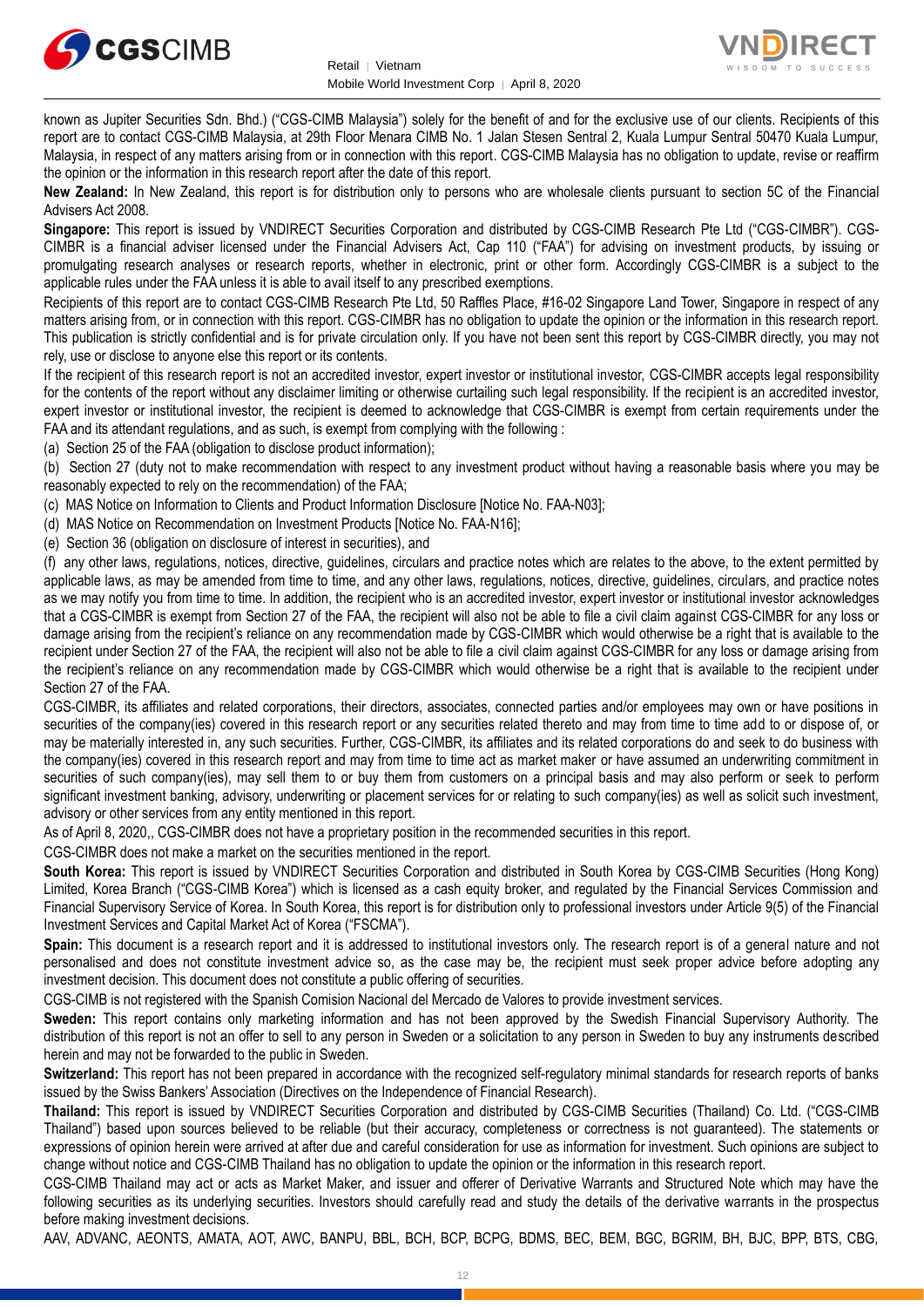



CENTEL, CHG, CK, CKP, COM7, CPALL, CPF, CPN, DELTA, DTAC, EA, EGCO, EPG, ERW, ESSO, GFPT, GLOBAL, GPSC, GULF, GUNKUL, HANA, HMPRO, INTUCH, IRPC, IVL, JAS, JMT, KBANK, KCE, KKP, KTB, KTC, LH, MAJOR, MBK, MEGA, MINT, MTC, ORI, OSP, PLANB, PRM, PSH, PSL, PTG, PTT, PTTEP, PTTGC, QH, RATCH, RS, SAWAD, SCB, SCC, SGP, SPALI, SPRC, STA, STEC, STPI, SUPER, TASCO, TCAP, THAI, THANI, THG, TISCO, TKN, TMB, TOA, TOP, TPIPP, TQM, TRUE, TTW, TU, VGI, WHA, BEAUTY, JMART, LPN, SISB, WORK.

#### **Corporate Governance Report:**

The disclosure of the survey result of the Thai Institute of Directors Association ("IOD") regarding corporate governance is made pursuant to the policy of the Office of the Securities and Exchange Commission. The survey of the IOD is based on the information of a company listed on the Stock Exchange of Thailand and the Market for Alternative Investment disclosed to the public and able to be accessed by a general public investor. The result, therefore, is from the perspective of a third party. It is not an evaluation of operation and is not based on inside information.

The survey result is as of the date appearing in the Corporate Governance Report of Thai Listed Companies. As a result, the survey result may be changed after that date. CGS-CIMB Thailand does not confirm nor certify the accuracy of such survey result.

| <b>Score</b><br>Range: | 100<br>90<br>טע | $\circ$<br>ЯC<br>οu<br>ັບ | $\overline{\phantom{a}}$<br>$\overline{\phantom{a}}$<br>.,<br>- 11 | $\overline{\phantom{a}}$<br><b>KAIOW</b><br>′∪ or<br>יטוסט | .No<br>Result<br>۱۱۳۱/۵۱/ |
|------------------------|-----------------|---------------------------|--------------------------------------------------------------------|------------------------------------------------------------|---------------------------|
| -<br>Description:      | xcellent        | 500C<br>∨en               | :nnr<br>uuu                                                        | N/A<br>$\sim$                                              |                           |

**United Arab Emirates:** The distributor of this report has not been approved or licensed by the UAE Central Bank or any other relevant licensing authorities or governmental agencies in the United Arab Emirates. This report is strictly private and confidential and has not been reviewed by, deposited or registered with UAE Central Bank or any other licensing authority or governmental agencies in the United Arab Emirates. This report is being issued outside the United Arab Emirates to a limited number of institutional investors and must not be provided to any person other than the original recipient and may not be reproduced or used for any other purpose. Further, the information contained in this report is not intended to lead to the sale of investments under any subscription agreement or the conclusion of any other contract of whatsoever nature within the territory of the United Arab Emirates.

**United Kingdom and European Economic Area (EEA):** In the United Kingdom and European Economic Area, this material is also being distributed by CGS-CIMB Securities (UK) Limited ("CGS-CIMB UK"). CGS-CIMB UK is authorized and regulated by the Financial Conduct Authority and its registered office is at 27 Knightsbridge, London, SW1X7YB. The material distributed by CGS-CIMB UK has been prepared in accordance with CGS-CIMB's policies for managing conflicts of interest arising as a result of publication and distribution of this material. This material is for distribution only to, and is solely directed at, selected persons on the basis that those persons: (a) are eligible counterparties and professional clients of CGS-CIMB UK; (b) have professional experience in matters relating to investments falling within Article 19(5) of the Financial Services and Markets Act 2000 (Financial Promotion) Order 2005 (as amended, the "Order"), (c) fall within Article 49(2)(a) to (d) ("high net worth companies, unincorporated associations etc") of the Order; (d) are outside the United Kingdom subject to relevant regulation in each jurisdiction, material(all such persons together being referred to as "relevant persons"). This material is directed only at relevant persons and must not be acted on or relied on by persons who are not relevant persons. Any investment or investment activity to which this material relates is available only to relevant persons and will be engaged in only with relevant persons.

This material is categorised as non-independent for the purposes of CGS-CIMB UK and therefore does not provide an impartial or objective assessment of the subject matter and does not constitute independent research. Consequently, this material has not been prepared in accordance with legal requirements designed to promote the independence of research and will not be subject to any prohibition on dealing ahead of the dissemination of research. Therefore, this material is considered a marketing communication.

**United States:** This research report is issued by VNDIRECT Securities Corporation and distributed in the United States of America by CGS-CIMB Securities (USA) Inc, a U.S. registered broker-dealer and a related company of CGS-CIMB Securities Sdn. Bhd. (formerly known as Jupiter Securities Sdn. Bhd.), CGS-CIMB Research Pte Ltd, PT CGS-CIMB Sekuritas Indonesia, CGS-CIMB Securities (Thailand) Co. Ltd, CGS-CIMB Securities (Hong Kong) Limited and CGS-CIMB Securities (India) Private Limited, and is distributed solely to persons who qualify as "U.S. Institutional Investors" as defined in Rule 15a-6 under the Securities and Exchange Act of 1934. This communication is only for Institutional Investors whose ordinary business activities involve investing in shares, bonds, and associated securities and/or derivative securities and who have professional experience in such investments. Any person who is not a U.S. Institutional Investor or Major Institutional Investor must not rely on this communication. The delivery of this research report to any person in the United States of America is not a recommendation to effect any transactions in the securities discussed herein, or an endorsement of any opinion expressed herein. CGS-CIMB Securities (USA) Inc, is a FINRA/SIPC member and takes responsibility for the content of this report. For further information or to place an order in any of the abovementioned securities please contact a registered representative of CGS-CIMB Securities (USA) Inc.

CGS-CIMB Securities (USA) Inc. does not make a market on other securities mentioned in the report.

CGS-CIMB Securities (USA) Inc. has not managed or co-managed a public offering of any of the securities mentioned in the past 12 months.

CGS-CIMB Securities (USA) Inc. has not received compensation for investment banking services from any of the company mentioned in the past 12 months.

CGS-CIMB Securities (USA) Inc. neither expects to receive nor intends to seek compensation for investment banking services from any of the company mentioned within the next 3 months.

**Other jurisdictions:** In any other jurisdictions, except if otherwise restricted by laws or regulations, this report is only for distribution to professional, institutional or sophisticated investors as defined in the laws and regulations of such jurisdictions. beyonds the **purisdictions:** In any other jurisdictions, except if otherwise restricted by laws<br>stitutional or sophisticated investors as defined in the laws and regulations of such j<br>Distribution of stock ratings and inve

| <b>Other jurisdictions:</b> In any other jurisdictions, except if otherwise restricted by laws or regulations, this report is only for distribution to<br>institutional or sophisticated investors as defined in the laws and regulations of such jurisdictions. |                         |                                |  |  |
|------------------------------------------------------------------------------------------------------------------------------------------------------------------------------------------------------------------------------------------------------------------|-------------------------|--------------------------------|--|--|
| Distribution of stock ratings and investment banking clients for quarter ended on 31 December 2019                                                                                                                                                               |                         |                                |  |  |
| 798 companies under coverage for quarter ended on 31 December 2019                                                                                                                                                                                               |                         |                                |  |  |
|                                                                                                                                                                                                                                                                  | Rating Distribution (%) | Investment Banking clients (%) |  |  |
| Add                                                                                                                                                                                                                                                              | 61 4%                   | 0.0%                           |  |  |
| Hold                                                                                                                                                                                                                                                             | 25.2%                   | $0.0\%$                        |  |  |
| Reduce                                                                                                                                                                                                                                                           | $13.4\%$                | $0.0\%$                        |  |  |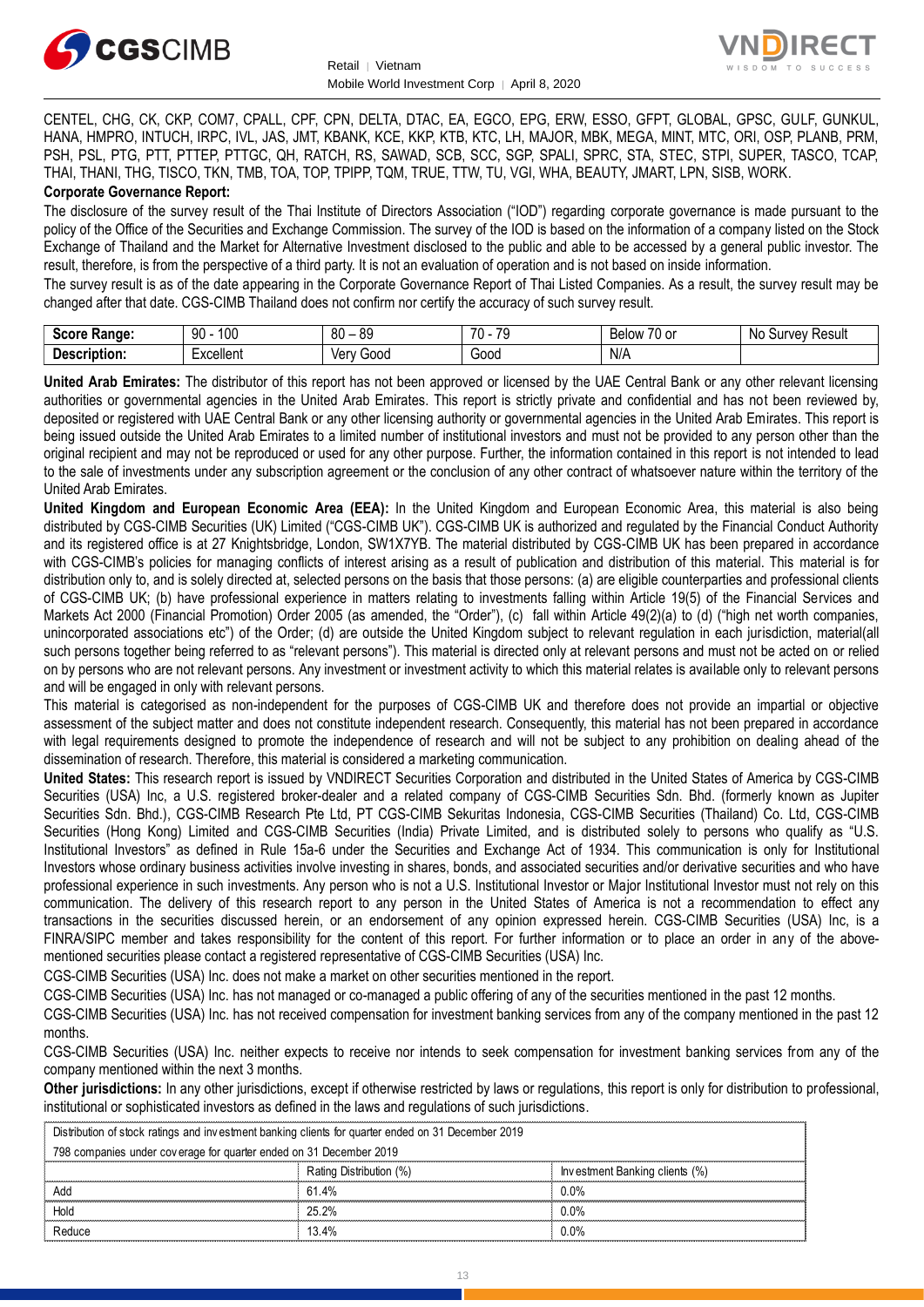



#### **Spitzer Chart for stock being researched ( 2 year data )**

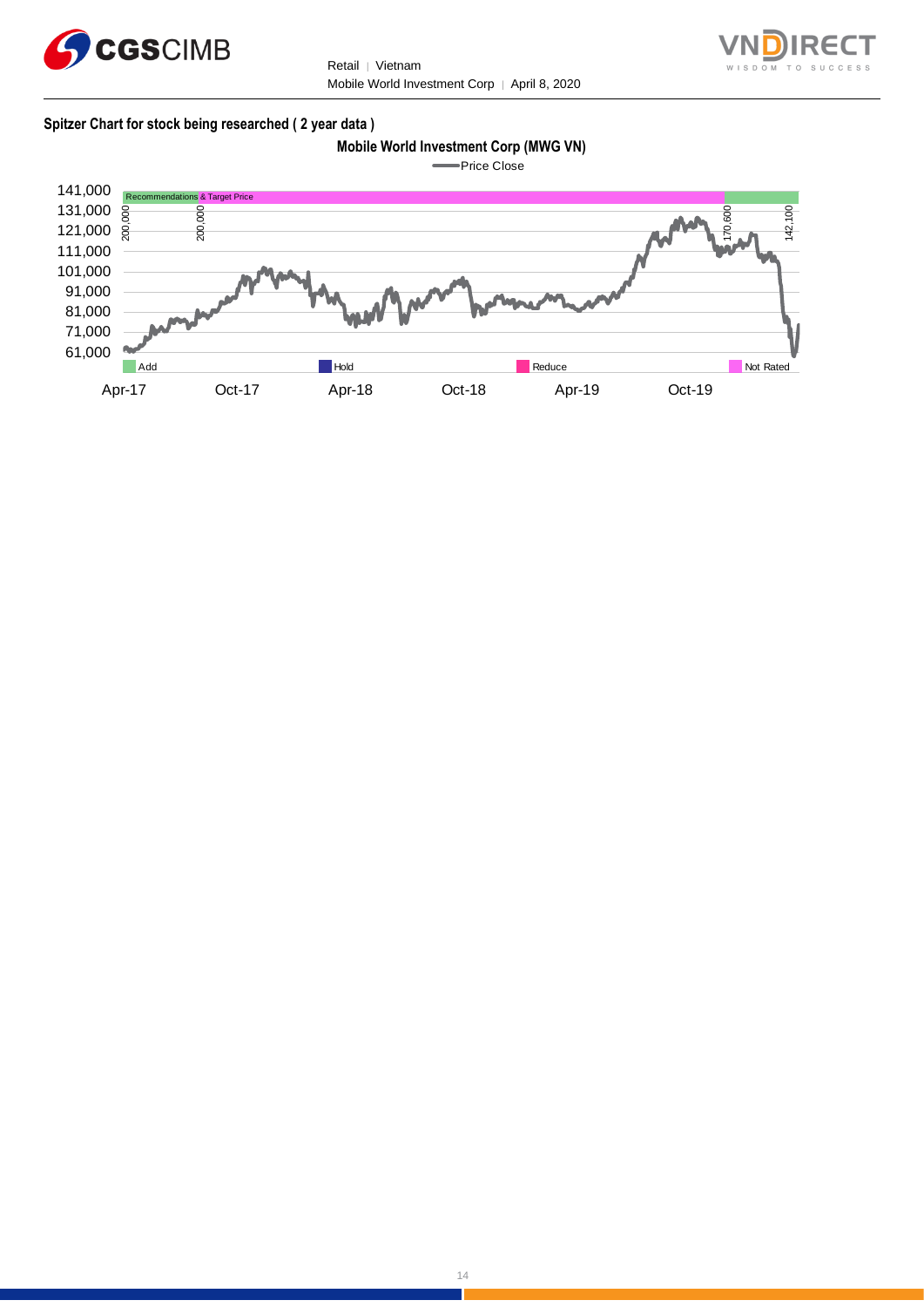



#### **Corporate Governance Report of Thai Listed Companies (CGR). CG Rating by the Thai Institute of Directors Association (Thai IOD) in 2019, Anti-Corruption 2019**

**ADVANC** – Excellent, Certified, **AEONTS** – Good, n/a, **AH** – Very Good, n/a, **AMATA** – Excellent, Declared, **ANAN** – Excellent, Declared, **AOT** – Excellent, n/a, **AP** – Excellent, Certified, **ASP** – Very Good, Certified, **BAM** – not available, n/a, **BANPU** – Excellent, Certified, **BAY** – Excellent, Certified, **BBL** – Very Good, Certified, **BCH** – Good, Certified, **BCP** - Excellent, Certified, **BCPG** – Excellent, Certified, **BDMS** – Very Good, n/a, **BEAUTY** – Good, n/a, **BEC** – Very Good, n/a, **BGRIM** – Very Good, Declared, **BH** - Good, n/a, **BJC** – Very Good, n/a, **BJCHI** – Very Good, Certified, **BLA** – Very Good, Certified, **BPP** – Very Good, Declared, **BR** - Good, n/a, **BTS** - Excellent, Certified, **CBG** – Very Good, n/a, **CCET** – Good, n/a, **CENTEL** – Very Good, Certified, **CHAYO** - Good, n/a, **CHG** – Very Good, Declared, **CK** – Excellent, n/a, **COL** – Excellent, Declared, **CPALL** – Excellent, Certified, **CPF** – Excellent, Certified, **CPN** - Excellent, Certified, **CPNREIT** – not available, n/a, **CRC** – not available, n/a, **DELTA** - Excellent, Declared, **DEMCO** – Excellent, Certified, **DDD** – Very Good, n/a, **DIF** – not available, n/a, **DREIT** – not available, n/a, **DTAC** – Excellent, Certified, **EA** – Excellent, n/a, **ECL** – Very Good, Certified, **EGCO** - Excellent, Certified, **EPG** – Very Good, n/a, **ERW** – Very Good, n/a, **GFPT** - Excellent, Certified, **GGC** – Excellent, Certified, **GLOBAL** – Very Good, n/a, **GLOW** – Very Good, Certified, **GPSC** – Excellent, Certified, **GULF** – Very Good, n/a, **GUNKUL** – Excellent, Certified, **HANA** - Excellent, Certified, **HMPRO** - Excellent, Certified, **HUMAN** – Good, n/a, **ICHI** – Excellent, Declared, **III** – Excellent, n/a, **INTUCH** - Excellent, Certified, **IRPC** – Excellent, Certified, **ITD** – Very Good, n/a, **IVL** - Excellent, Certified, **JASIF** – not available, n/a, **BJC** – Very Good, n/a, **JMT** – Very Good, n/a, **KBANK** - Excellent, Certified, **KCE** - Excellent, Certified, **KKP** – Excellent, Certified, **KSL** – Excellent, Certified, **KTB** - Excellent, Certified, **KTC** – Excellent, Certified, **LH** - Excellent, n/a, **LPN** – Excellent, Certified, **M** – Very Good, Certified, **MACO** – Very Good, n/a, **MAJOR** – Very Good, n/a, **MAKRO** – Excellent, Certified, **MALEE** – Excellent, Certified, **MC** – Excellent, Certified, **MCOT** – Excellent, Certified, **MEGA** – Very Good, n/a, **MINT** - Excellent, Certified, **MK** – Very Good, n/a, **MTC** – Excellent, n/a, **NETBAY** – Very Good, n/a, **OSP** – Very Good, n/a, **PLANB** – Excellent, Certified, **PLAT** – Very Good, Certified, **PR9** – Excellent, n/a, **PSH** – Excellent, Certified, **PSTC** – Very Good, Certified, **PTT** - Excellent, Certified, **PTTEP** - Excellent, Certified, **PTTGC** - Excellent, Certified, **QH** – Excellent, Certified, **RATCH** – Excellent, Certified, **ROBINS** – Excellent, Certified, **RS** – Excellent, n/a, **RSP** – not available, n/a, **S** – Excellent, n/a, **SAPPE** – Very Good, Declared, **SAT** – Excellent, Certified, **SAWAD** – Very Good, n/a, **SC** – Excellent, Certified, **SCB** - Excellent, Certified, **SCC** – Excellent, Certified, **SCN** – Excellent, Certified, **SF** – Good, n/a, **SHR** – not available, n/a, **SIRI** – Very Good, Certified, **SPA** - Good, n/a, **SPALI** - Excellent, n/a, **SPRC** – Excellent, Certified, **STA** – Very Good, Certified, **STEC** – Excellent, n/a, **SVI** – Excellent, Certified, **SYNEX** – Excellent, Certified, **TASCO** – Excellent, Certified, **TCAP** – Excellent, Certified, **THANI** – Excellent, Certified, **TIPCO** – Very Good, Certified, **TISCO** - Excellent, Certified, **TKN** – Very Good, n/a, **TMB** - Excellent, Certified, **TNR** – Very Good, Certified, **TOP** - Excellent, Certified, **TPCH** – Good, n/a, **TPIPP** – Good, n/a, **TRUE** – Excellent, Certified, **TU** – Excellent, Certified, **TVO** – Excellent, Declared, **UNIQ** – not available, n/a, **VGI** – Excellent, Certified, **WHA** – Excellent, Certified, **WHART** – not available, n/a, **WICE** – Excellent, Certified, **WORK** – Good, n/a.

1 CG Score 2019 from Thai Institute of Directors Association (IOD)

2 AGM Level 2018 from Thai Investors Association

3 Companies participating in Thailand's Private Sector Collective Action Coalition Against Corruption programme (Thai CAC) under Thai Institute of Directors (as of November 30, 2018) are categorised into:

companies that have declared their intention to join CAC, and companies certified by CAC.

4 [The Stock Exchange of Thailand : the record of listed companies with corporate sustainable development "Thai sustainability Investment 2018" included:](http://www.set.or.th/sustainable_dev/en/sr/sri/tsi_p1.html)

SET and mai listed companies passed the assessment conducted by the Stock Exchange of Thailand: THSI (SET) and THSI (mai)

SET listed companies passed the assessment conducted by the Dow Jones Sustainability Indices (DJSI)

#### **RECOMMENDATION FRAMEWORK**

| <b>Stock Ratings</b>   | Definition:                                                                                                                                                                                                                                                       |
|------------------------|-------------------------------------------------------------------------------------------------------------------------------------------------------------------------------------------------------------------------------------------------------------------|
| Add                    | The stock's total return is expected to reach 15% or higher over the next 12 months.                                                                                                                                                                              |
| Hold                   | The stock's total return is expected to be between negative 10% and positive 15% over the next 12 months.                                                                                                                                                         |
| Reduce                 | The stock's total return is expected to fall below negative 10% over the next 12 months.                                                                                                                                                                          |
|                        | The total expected return of a stock is defined as the sum of the:(i) percentage difference between the target price and the current price and (ii)<br>the forward net dividend yields of the stock. Stock price targets have an investment horizon of 12 months. |
| <b>Sector Ratings</b>  | Definition:                                                                                                                                                                                                                                                       |
| Overweight             | An Overweight rating means stocks in the sector have, on a market cap-weighted basis, a positive absolute<br>recommendation.                                                                                                                                      |
| Neutral                | A Neutral rating means stocks in the sector have, on a market cap-weighted basis, a neutral absolute recommendation.                                                                                                                                              |
| Underweight            | An Underweight rating means stocks in the sector have, on a market cap-weighted basis, a negative absolute<br>recommendation.                                                                                                                                     |
| <b>Country Ratings</b> | Definition:                                                                                                                                                                                                                                                       |
| Overweight             | An Overweight rating means investors should be positioned with an above-market weight in this country relative to<br>benchmark.                                                                                                                                   |
| Neutral                | A Neutral rating means investors should be positioned with a neutral weight in this country relative to benchmark.                                                                                                                                                |
| Underweight            | An Underweight rating means investors should be positioned with a below-market weight in this country relative to<br>benchmark.                                                                                                                                   |

#### **Hien Tran Khanh – Deputy Head of Research** Email: [hien.trankhanh@vndirect.com.vn](mailto:hien.trankhanh@vndirect.com.vn)

Email: [minh.nguyennhu@vndirect.com.vn](mailto:minh.nguyennhu@vndirect.com.vn)